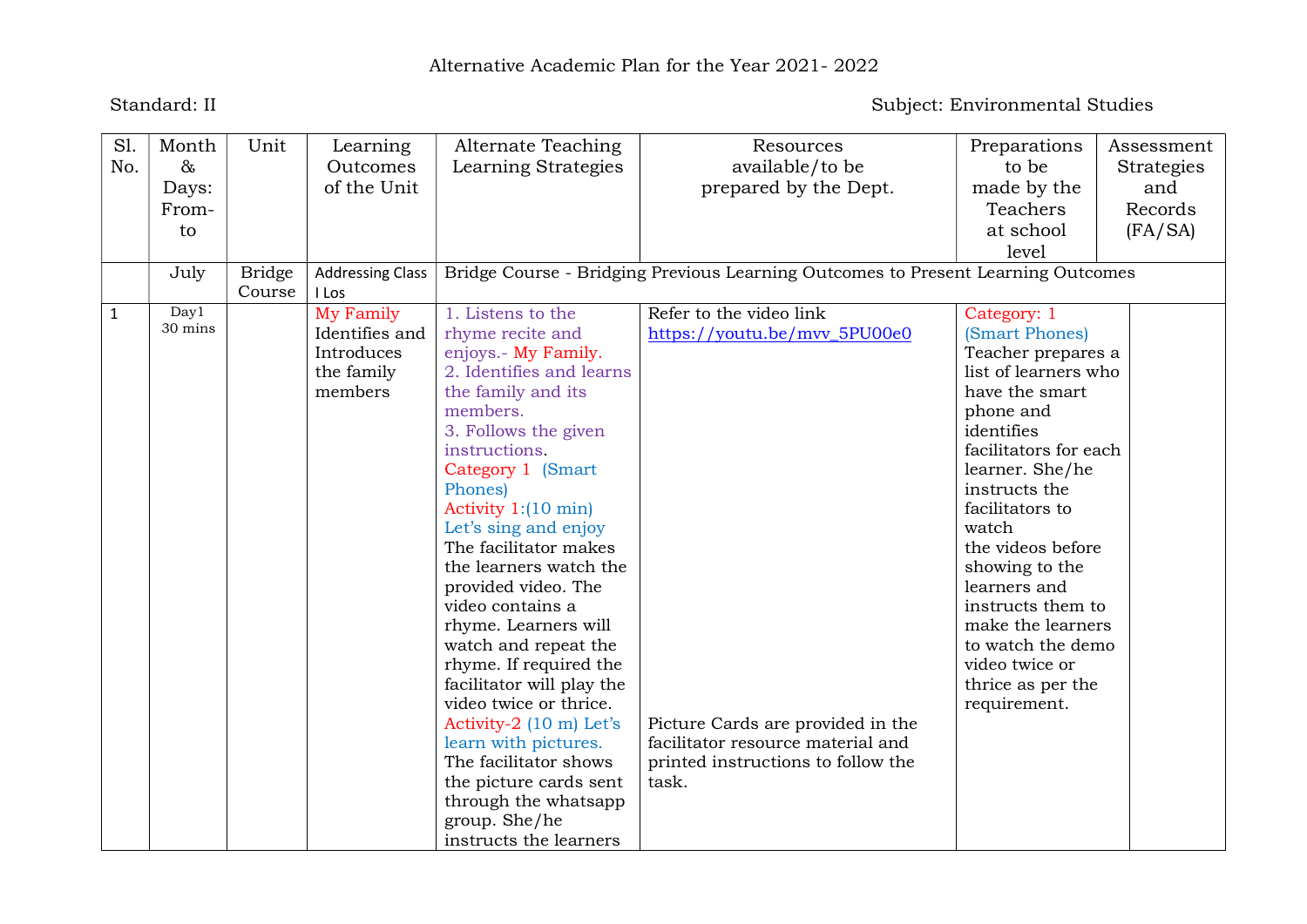|  |  | to observe and identify  |                                     |                     |  |
|--|--|--------------------------|-------------------------------------|---------------------|--|
|  |  | each family member.      |                                     |                     |  |
|  |  | Task: The facilitator    |                                     |                     |  |
|  |  | instructs the learners   |                                     |                     |  |
|  |  | to recall the family     |                                     |                     |  |
|  |  | members.(Appa-           |                                     |                     |  |
|  |  | Father, Amma-Mother)     |                                     |                     |  |
|  |  | Activity 3: (10min)      | New words are listed in the         |                     |  |
|  |  | Let's Recall & Learn     | facilitator resource material       |                     |  |
|  |  | The facilitator makes    |                                     |                     |  |
|  |  | the learner drill and    |                                     |                     |  |
|  |  | practice the new         |                                     |                     |  |
|  |  | words related to the     |                                     |                     |  |
|  |  | family.                  |                                     |                     |  |
|  |  | Category 2:(Without      |                                     | Category: 2:        |  |
|  |  | Cell Phone)              |                                     | (Without Cell       |  |
|  |  | Activity1: The           | Printed formats of the rhyme        | Phone)              |  |
|  |  | facilitator recites the  | (provided in the Facilitator's      | Teacher holds       |  |
|  |  | given rhyme twice or     | resource material)                  | meeting for         |  |
|  |  | thrice and asks the      |                                     | facilitators and    |  |
|  |  | learners to repeat after |                                     | handovers a rhyme   |  |
|  |  | him/her. They will       |                                     | sheet and an        |  |
|  |  | follow the instructs of  |                                     | instruction sheet   |  |
|  |  | the facilitator. If      |                                     | to each facilitator |  |
|  |  | required the facilitator | Printed formats of the instructions | and explains how    |  |
|  |  | will recites for more    | (provided in the Facilitator's      | to recite the rhyme |  |
|  |  | number of times. Then    | resource material)                  | and how to give     |  |
|  |  | she/he asks the          |                                     | the demo            |  |
|  |  | learners to recite on    |                                     | instructions to the |  |
|  |  | their own. But the       |                                     | learners. And asks  |  |
|  |  | facilitator should help  |                                     | the facilitator     |  |
|  |  | them.                    |                                     | guide the learners  |  |
|  |  | Activity-2 (10 m)        |                                     | to do the tasks.    |  |
|  |  | The facilitator shows    | Picture Cards are provided in the   |                     |  |
|  |  | the picture cards given  | facilitator resource material and   |                     |  |
|  |  | in the facilitator       | printed instructions to follow the  |                     |  |
|  |  | resource material        | task.                               |                     |  |
|  |  | She/he instructs the     |                                     |                     |  |
|  |  | learners to observe      |                                     |                     |  |
|  |  | and identify each        |                                     |                     |  |
|  |  | family member.           |                                     |                     |  |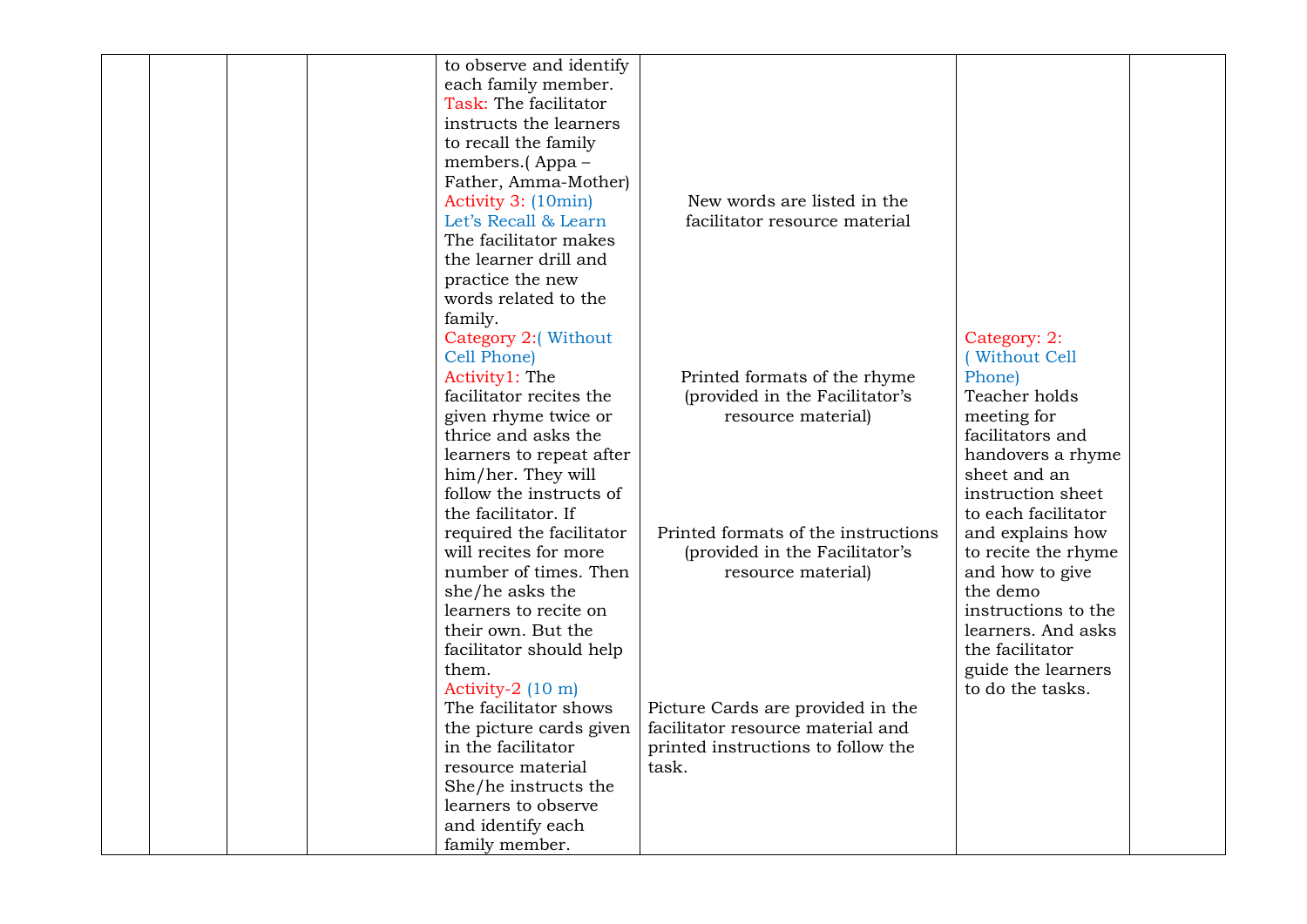|         |  | Task: The facilitator         |                                    |                      |  |
|---------|--|-------------------------------|------------------------------------|----------------------|--|
|         |  | instructs the learners        |                                    |                      |  |
|         |  | to recall the family          |                                    |                      |  |
|         |  | members.(Appa-                |                                    |                      |  |
|         |  | Father, Amma-Mother)          |                                    |                      |  |
|         |  | Activity 3: (10min)           | New words are listed in the        |                      |  |
|         |  | Let's Recall & Learn          | facilitator resource material      |                      |  |
|         |  | The facilitator makes         |                                    |                      |  |
|         |  | the learner drill and         |                                    |                      |  |
|         |  | practice the new              |                                    |                      |  |
|         |  | words related to the          |                                    |                      |  |
|         |  | family.                       |                                    |                      |  |
| Day 2   |  | 1. Listens to the             | Refer to the video link            | Category -1 & 2      |  |
| 30 mins |  | rhyme recite and              | https://youtu.be/mvv_5PU00e0       | Teacher instructs    |  |
|         |  | enjoys.- My Family.           |                                    | the facilitators to  |  |
|         |  | 2. Identifies and             |                                    | replay/recite the    |  |
|         |  | introduces the family         |                                    | rhyme and follow     |  |
|         |  | members.                      |                                    | the instructions.    |  |
|         |  | 3. Follows the given          |                                    | Category -1          |  |
|         |  | instructions.                 |                                    | Teacher sends        |  |
|         |  | 4. Worksheet1 & 2             |                                    | worksheet-1 &2       |  |
|         |  | Category $1 & 2$              |                                    | through whatsapp     |  |
|         |  | Activity $1:[10 \text{ min}]$ |                                    | group and            |  |
|         |  | The facilitator asks the      |                                    | instructs the        |  |
|         |  | learners to recite the        |                                    | facilitators to help |  |
|         |  | rhyme by watching             |                                    | the learner to do    |  |
|         |  | and listening to the          |                                    | the activities given |  |
|         |  | video $(C1)$ . The            |                                    | in the worksheet.    |  |
|         |  | facilitator recites the       |                                    | Category -2          |  |
|         |  | rhyme $(C2)$ If               |                                    | Teacher supplies     |  |
|         |  | necessary, the                |                                    | the worksheet and    |  |
|         |  | facilitator should help       |                                    | instructs the        |  |
|         |  | the learners and              |                                    | facilitators to help |  |
|         |  | repeat the process.           | Picture Cards are provided in the  | the learner to do    |  |
|         |  | She/he shows the              | facilitator resource material and  | the activities given |  |
|         |  | picture cards and asks        | printed instructions to follow the | in the worksheet.    |  |
|         |  | them to identify the          | task.                              |                      |  |
|         |  | family members and            |                                    |                      |  |
|         |  | drills the new words.         |                                    |                      |  |
|         |  | Activity 2:(20 min)           | Worksheet is provided in the       |                      |  |
|         |  | Worksheet                     | facilitator resource material.     |                      |  |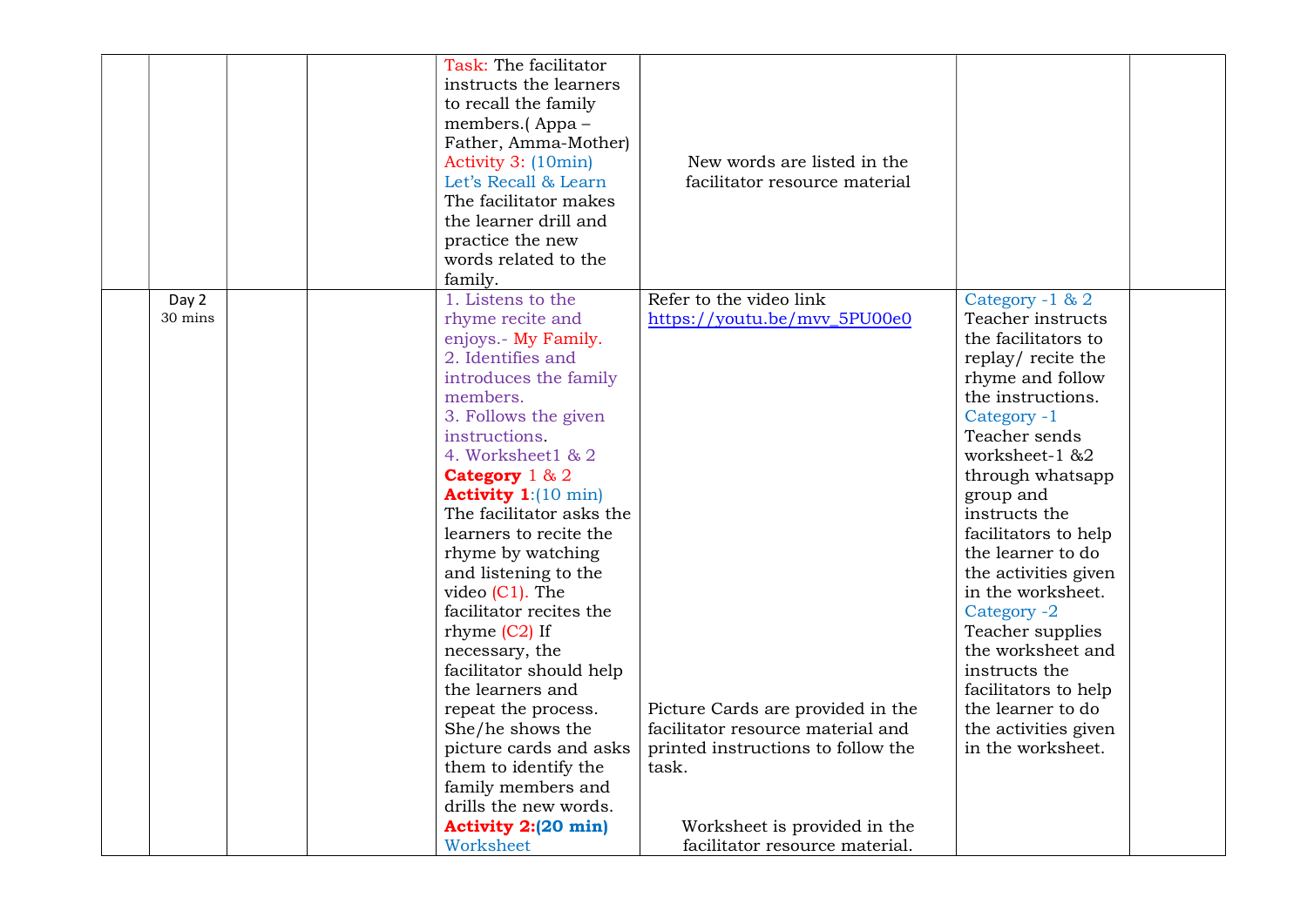| The facilitator<br>supplies the provided<br>worksheet to the<br>learners. She/he helps<br>and guides them to do<br>the task given in the<br>worksheet.The<br>worksheet contains a<br>set of tasks. For<br>example:<br>1. Identifying the<br>family members and<br>colouring them.<br>2. Introduces the<br>family members, pick<br>the correct word and<br>fill in the blanks. | Printed formats of the rhyme<br>(provided in the Facilitator's<br>resource material)        |  |
|-------------------------------------------------------------------------------------------------------------------------------------------------------------------------------------------------------------------------------------------------------------------------------------------------------------------------------------------------------------------------------|---------------------------------------------------------------------------------------------|--|
|                                                                                                                                                                                                                                                                                                                                                                               | Printed formats of the instructions<br>(provided in the Facilitator's<br>resource material) |  |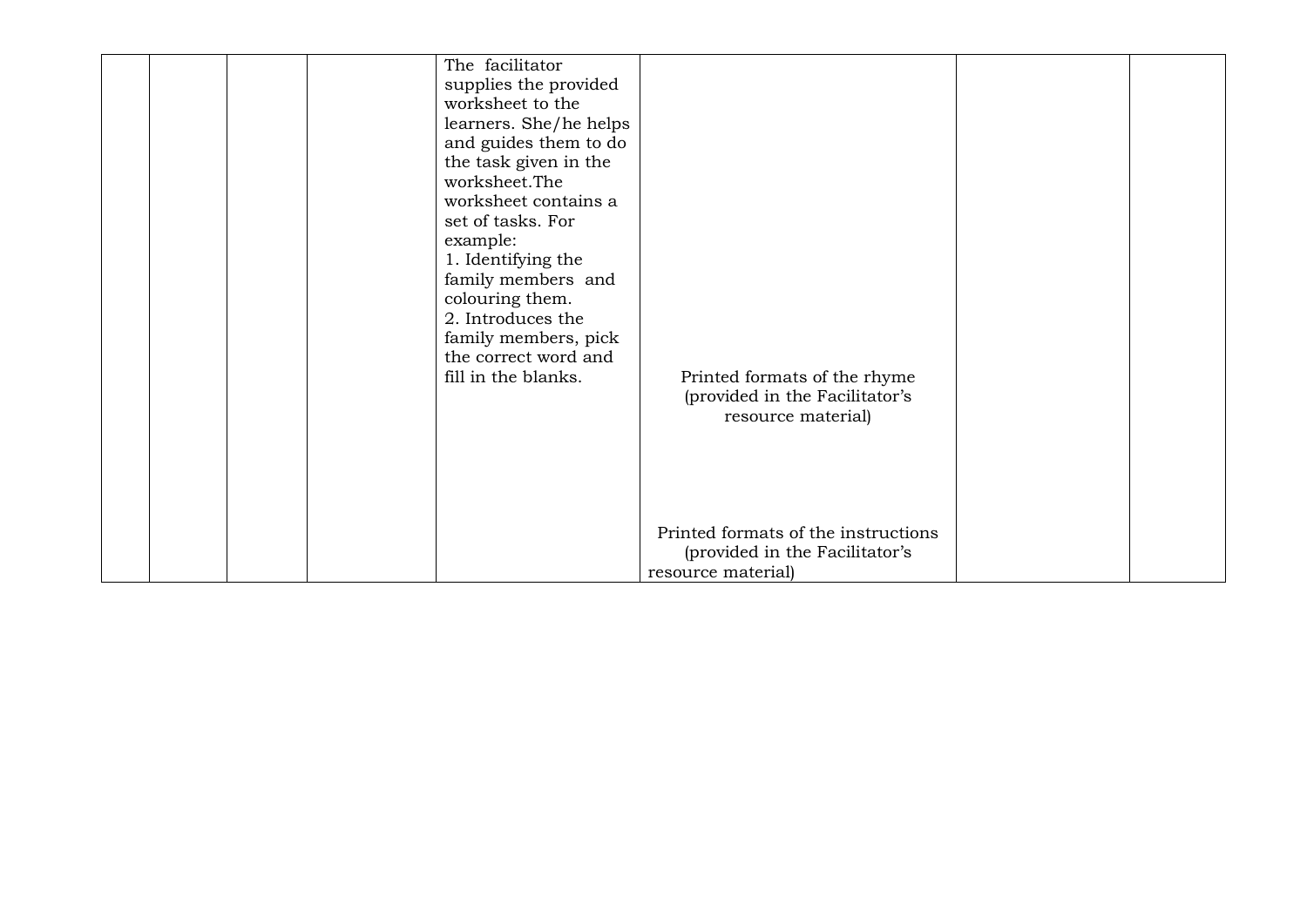| Day3    | 1. Listens to the                    | Refer to the video link             | Category -1 & 2     |
|---------|--------------------------------------|-------------------------------------|---------------------|
| 30 mins | rhyme recite and                     | https://youtu.be/mvv_5PU00e0        | Teacher instructs   |
|         | enjoys.- My Family.                  |                                     | the facilitators to |
|         | 2. Identifies the family             |                                     | the learners to     |
|         | members.                             |                                     | recite the rhyme.   |
|         | 3. Follows the given                 |                                     |                     |
|         | instructions.                        |                                     |                     |
|         | 4. Collects the                      |                                     |                     |
|         | information.                         |                                     |                     |
|         | Category $1 & 2$                     |                                     |                     |
|         | <b>Activity 1:</b> $(5 \text{ min})$ |                                     | Teacher provides    |
|         | The facilitator asks the             |                                     | the facilitator     |
|         | learners to recite the               |                                     | printed format of   |
|         | rhyme by themselves.                 | Printed formats of the rhyme        | instructions        |
|         | If necessary, the                    | (provided in the Facilitator's      | through whatsapp    |
|         | facilitator should help              | resource material)                  | $(C1)$ / by hand    |
|         | the learners.                        |                                     | (C2) and instructs  |
|         | Activity 2:(5 min)                   |                                     | the facilitator to  |
|         | <b>Textbook</b> (page No: 3)         |                                     | help the learners   |
|         | Teachers informs the                 |                                     | compete the         |
|         | facilitators to instruct             |                                     | activities.         |
|         | the learns and guide                 | Printed formats of the instructions |                     |
|         | them properly.                       | (provided in the Facilitator's      |                     |
|         | <b>Activity 3: (20 min)</b>          | resource material)                  |                     |
|         | Let's Do (Task)                      |                                     |                     |
|         | The facilitator asks the             | Class 1 Textbook                    |                     |
|         | learners to Make a list              |                                     |                     |
|         | of who all are there in              |                                     |                     |
|         | their family and any                 |                                     |                     |
|         | four families in their               |                                     |                     |
|         | neighbourhood. If                    |                                     |                     |
|         | needed the facilitator               |                                     |                     |
|         | must go along with the               |                                     |                     |
|         | learner to collect the               |                                     |                     |
|         | information.                         |                                     |                     |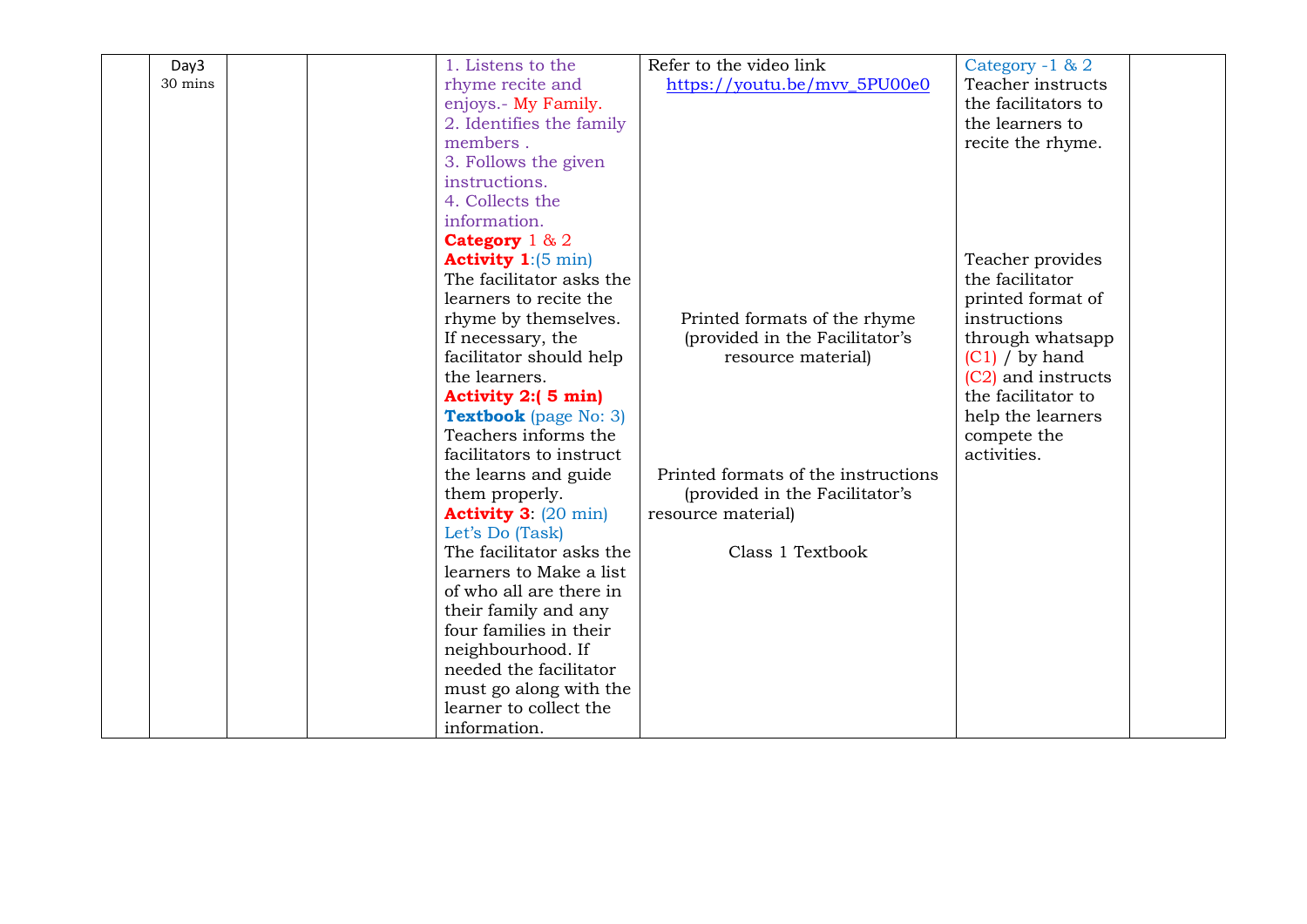| Day4    | Describes the | 1. Watches the video/         | Refer to the video link             | <b>Category 1</b>   |  |
|---------|---------------|-------------------------------|-------------------------------------|---------------------|--|
| 30 mins | relationship  | Reads the story on My         | https://youtu.be/O_NPW2zybfU        | (Smart Phones)      |  |
|         | their need    | Family and I                  |                                     | Teacher sends the   |  |
|         | and Co-       | 2. Understands the            |                                     | link of the video   |  |
|         | operation     | need and co-operation         |                                     | through whatsapp    |  |
|         |               | among the family              |                                     | group and asks      |  |
|         |               | members.                      |                                     | the facilitators to |  |
|         |               | 3. Follows the given          |                                     | make the learns to  |  |
|         |               | instructions.                 |                                     | watch the video.    |  |
|         |               | 4. Writes the missing         |                                     |                     |  |
|         |               | letters and arranges          |                                     |                     |  |
|         |               | the jumbled letters.          |                                     |                     |  |
|         |               | <b>Category 1 (Smart</b>      |                                     |                     |  |
|         |               | Phones)                       |                                     |                     |  |
|         |               | Activity $1:(10 \text{ min})$ |                                     |                     |  |
|         |               | Let's Watch and               |                                     |                     |  |
|         |               | Respond The                   |                                     |                     |  |
|         |               | facilitator makes the         |                                     |                     |  |
|         |               | learners watch the            |                                     |                     |  |
|         |               | provided video. The           |                                     |                     |  |
|         |               | video is based on the         |                                     |                     |  |
|         |               | topic My Family and I         |                                     |                     |  |
|         |               | Facilitator asks the          |                                     |                     |  |
|         |               | learner to watch the          |                                     |                     |  |
|         |               | video provided twice or       |                                     |                     |  |
|         |               | thrice. Learners follow       |                                     |                     |  |
|         |               | the instruction of the        |                                     |                     |  |
|         |               | facilitator.                  |                                     |                     |  |
|         |               | <b>Activity 2:</b> (10 min)   |                                     |                     |  |
|         |               | Let's Speak                   |                                     |                     |  |
|         |               | The facilitator asks          | Printed formats of the instructions | Teacher guides the  |  |
|         |               | few questions to the          | (provided in the Facilitator's      | facilitator how to  |  |
|         |               | learner                       | resource material                   | ask the questions   |  |
|         |               | 1. How many members           |                                     | and encourage the   |  |
|         |               | are there in your             |                                     | learners to answer  |  |
|         |               | family?                       |                                     | them.               |  |
|         |               | 2. Do you help your           |                                     |                     |  |
|         |               | parents?                      |                                     |                     |  |
|         |               | The facilitator asks          |                                     |                     |  |
|         |               | these listed questions        |                                     |                     |  |
|         |               | and allows the                |                                     |                     |  |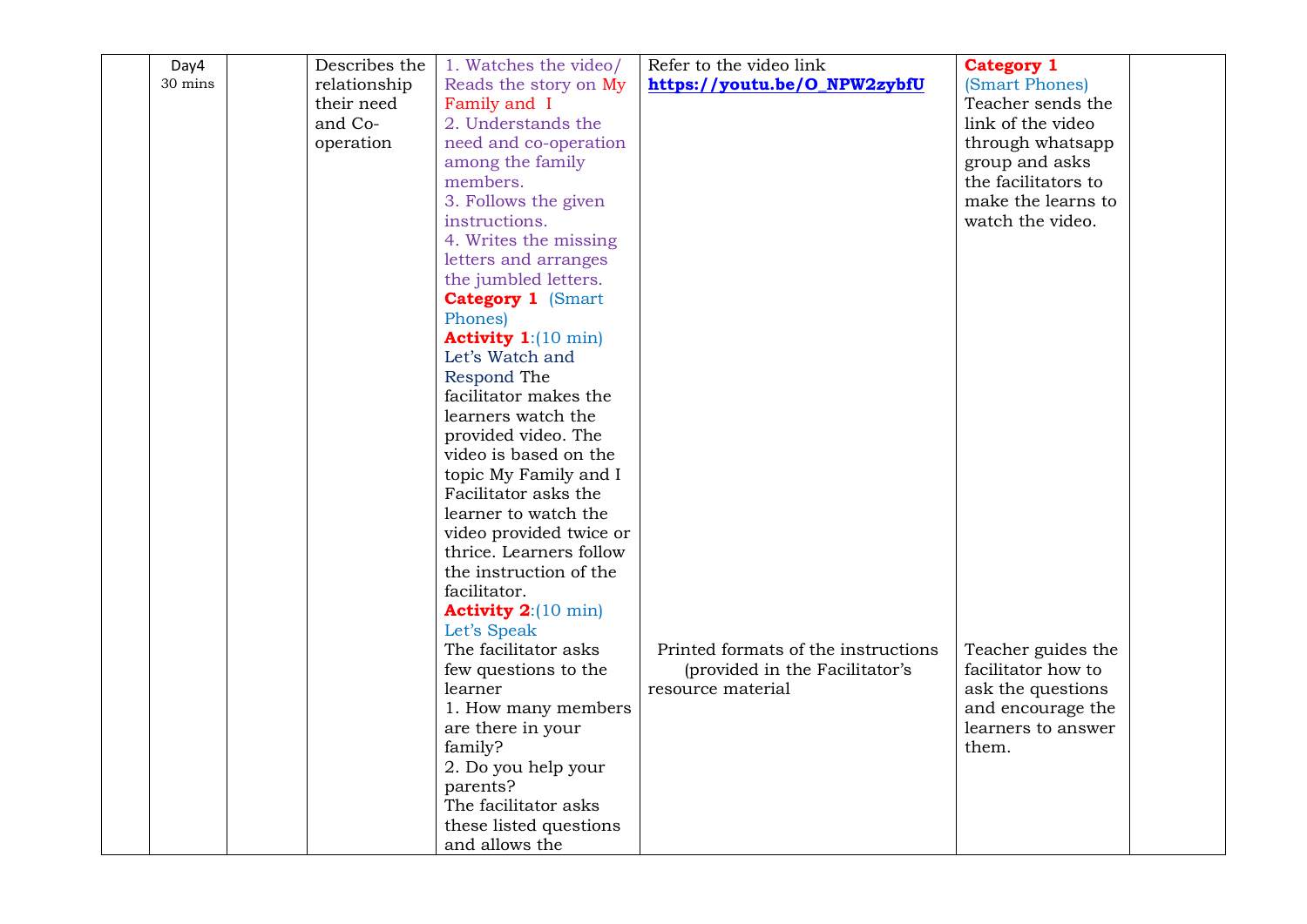|  | learners to answer          |                                     |                     |  |
|--|-----------------------------|-------------------------------------|---------------------|--|
|  | them in their home          |                                     |                     |  |
|  | Language.                   |                                     |                     |  |
|  | Activity 3: (10 min)        |                                     |                     |  |
|  | Let's Recall                |                                     |                     |  |
|  |                             |                                     |                     |  |
|  | The facilitator             |                                     |                     |  |
|  | instructs the learner       |                                     |                     |  |
|  | to recall the family        |                                     |                     |  |
|  | vocabulary and asks         |                                     |                     |  |
|  | them to rearrange the       |                                     |                     |  |
|  | jumbled words and fill      |                                     | Teacher instructs   |  |
|  | in the missing letters.     |                                     | the facilitator how |  |
|  | If needed the               |                                     | help the learners   |  |
|  | facilitators may help       |                                     | to recall the       |  |
|  | the learners.               |                                     | vocabulary and      |  |
|  | Category 2:(Without         |                                     | complete the        |  |
|  | Cell Phone)                 |                                     | activity.           |  |
|  | Activity1: Let's Read       |                                     |                     |  |
|  | and enjoy                   |                                     |                     |  |
|  | The facilitators are        |                                     |                     |  |
|  | asked to read and           |                                     |                     |  |
|  | narrate the story-My        |                                     |                     |  |
|  | Family and I. If            |                                     |                     |  |
|  | required repeat it          | Printed format of the story         | Category 2:         |  |
|  | twice or thrice or they     | (provided in the Facilitator's      | (Without Cell       |  |
|  |                             | resource material)                  | Phone)              |  |
|  | may help the children       |                                     | Teacher provides    |  |
|  | in reading.                 |                                     | printed formats of  |  |
|  | <b>Activity 2:</b> (10 min) |                                     |                     |  |
|  | Let's Speak                 |                                     | story and guides    |  |
|  | The facilitator asks        |                                     | the facilitator how |  |
|  | few questions to the        |                                     | to narrate the      |  |
|  | learner. For                |                                     | story.              |  |
|  | Example: 1. How many        |                                     |                     |  |
|  | members are there in        |                                     |                     |  |
|  | your family?                |                                     |                     |  |
|  | 2. Do you help your         |                                     | Teacher guides the  |  |
|  | parents?                    |                                     | facilitator how to  |  |
|  | The facilitator asks        | Printed formats of the instructions | ask the questions   |  |
|  | these listed questions      | (provided in the Facilitator's      | and encourage the   |  |
|  | and allows the              | resource material)                  | learners to answer  |  |
|  | learners to answer          |                                     | them.               |  |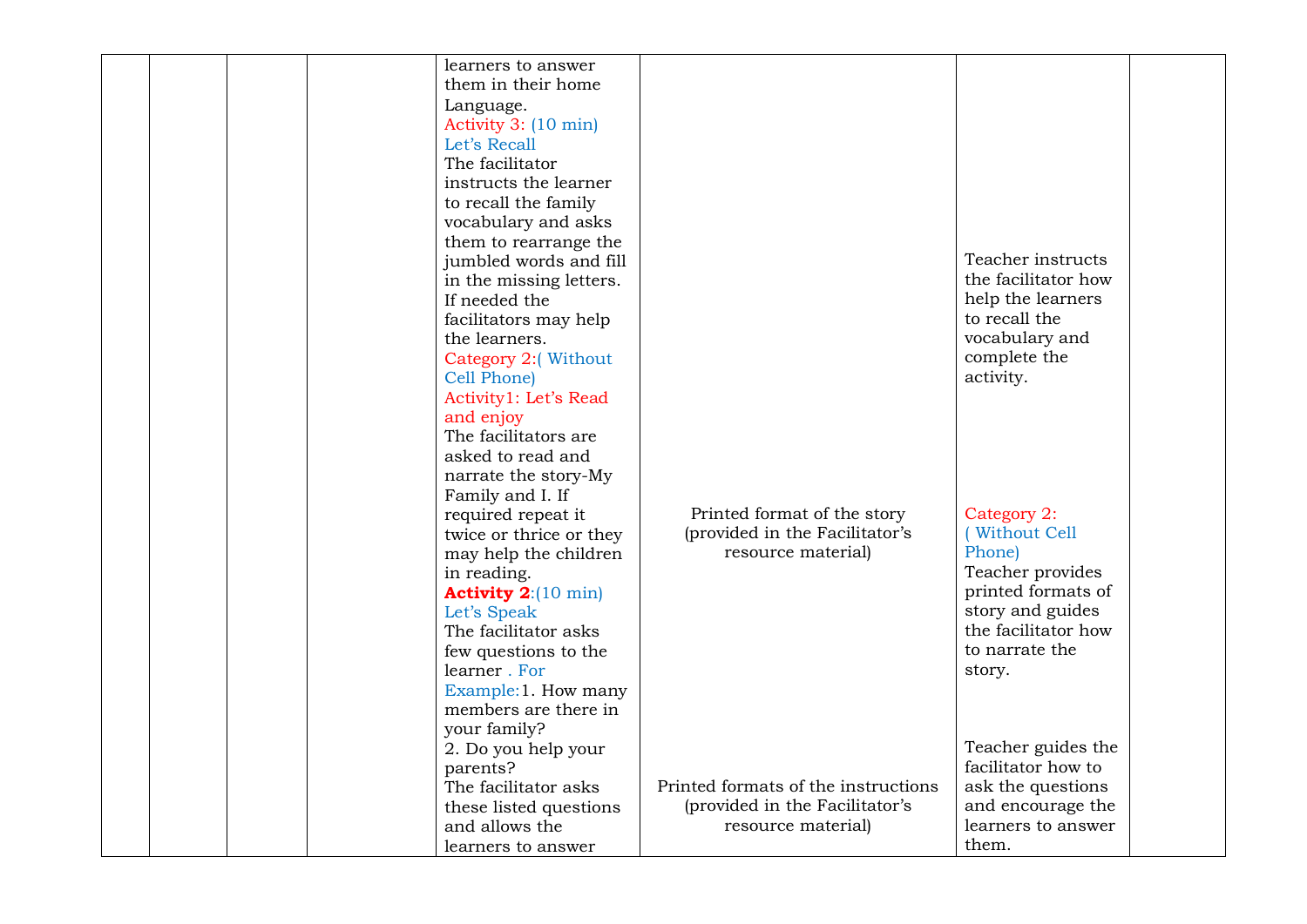|                 | them in their home<br>Language.<br>Activity 3: (10 min)<br>Let's Recall<br>The facilitator<br>instructs the learner<br>to recall the family<br>vocabulary and asks<br>them to rearrange the<br>jumbled words and fill<br>in the missing letters.<br>If needed the<br>facilitators may help<br>the learners. |                                                                                     | Teacher instructs<br>the facilitator how<br>help the learners<br>to recall the<br>vocabulary and<br>complete the<br>activity.                                                                                                                 |
|-----------------|-------------------------------------------------------------------------------------------------------------------------------------------------------------------------------------------------------------------------------------------------------------------------------------------------------------|-------------------------------------------------------------------------------------|-----------------------------------------------------------------------------------------------------------------------------------------------------------------------------------------------------------------------------------------------|
| Day5<br>30 mins | 1. Watches the video/<br>Reads the story on My<br><b>Family I</b><br>2. Understands the<br>need and co-operation<br>among the family<br>members.<br>3. Follows the given<br>instructions.<br>4. Textbook Activities<br>5. Worksheet 3 & 4<br>Category 1 & 2<br><b>Activity 1:</b> $(5 \text{ min})$         | Refer to the video link<br>https://youtu.be/O_NPW2zybfU                             | . Category 1<br>(Smart Phones)<br>Teacher sends the<br>link of the video<br>through whatsapp<br>group and asks<br>the facilitators to<br>make the learners<br>to watch the video.                                                             |
|                 | Let's Watch and<br>Respond<br>The facilitators are<br>asked to replay the<br>video of My Family<br>and I and instruct the<br>learners to watch the<br>video. $(C1)/$ The<br>facilitators are asked<br>to read /narrate the<br>story $(C2)$ and instruct<br>the learners to listen<br>to carefully.          | Printed format of the story<br>(provided in the Facilitator's<br>resource material) | Teacher guides the<br>facilitator how to<br>ask the questions<br>and encourage the<br>learners to answer<br>them.<br>Teacher instructs<br>the facilitator to<br>help the learner<br>complete the<br>activity.<br>Category 2:<br>(Without Cell |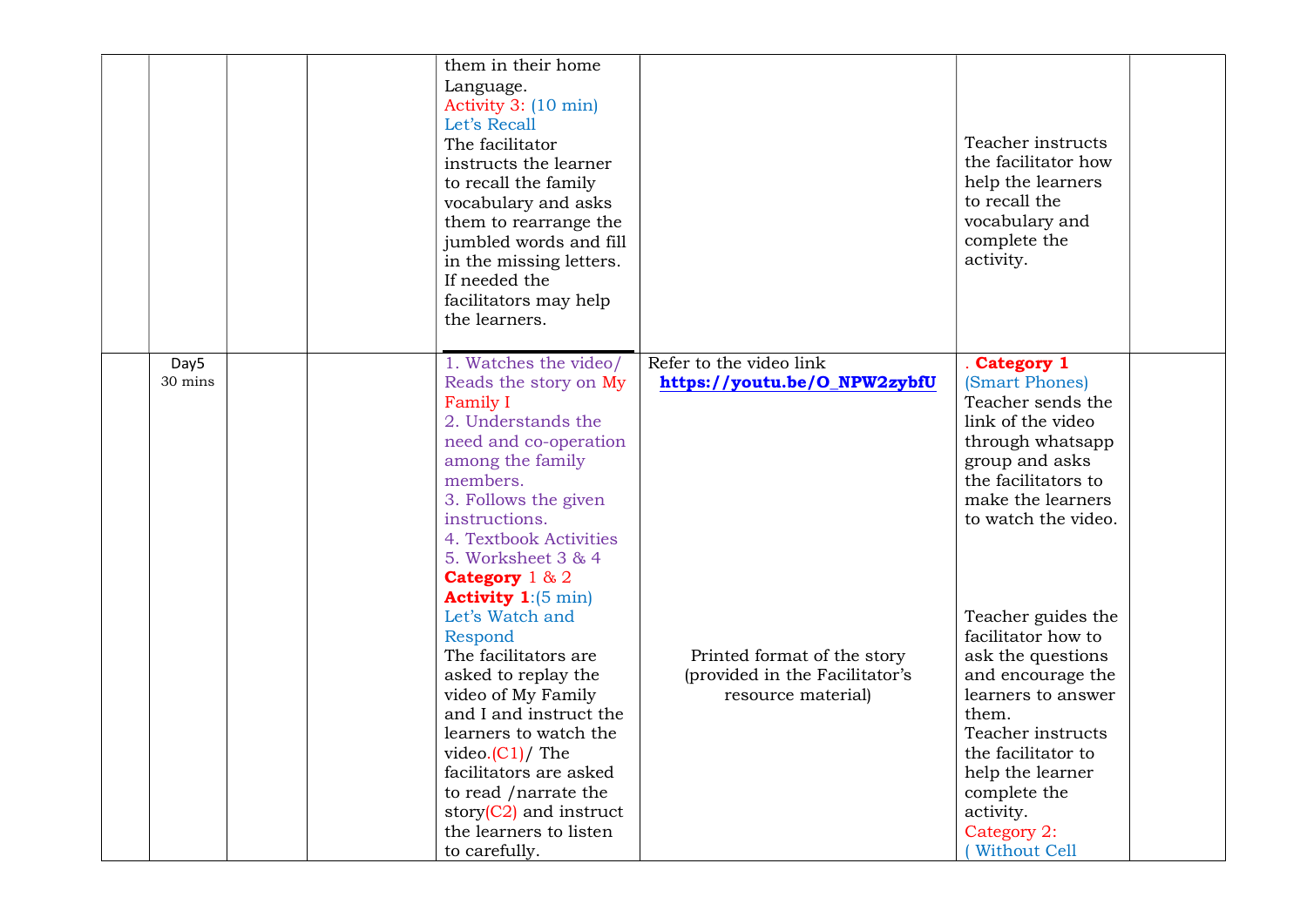|         | Activity 2: (15 min)                 |                                     | Phone)              |  |
|---------|--------------------------------------|-------------------------------------|---------------------|--|
|         | Worksheet 3 & 4                      |                                     | Teacher provides    |  |
|         | The facilitator                      |                                     | printed formats of  |  |
|         | supplies the provided                | Printed formats of the instructions | story and guides    |  |
|         | worksheet to the                     | (provided in the Facilitator's      | the facilitator how |  |
|         | learners. She/he helps               | resource material)                  | to narrate the      |  |
|         | and guides them to do                |                                     | story.              |  |
|         | the task given in the                |                                     |                     |  |
|         | worksheet. The                       |                                     | Teacher guides the  |  |
|         | worksheet contains a                 | Printed format of Worksheet         | facilitator how to  |  |
|         | set of tasks. For                    | (provided in the Facilitator's      | ask the questions   |  |
|         | example:1. Matching                  | resource material)                  | and encourage the   |  |
|         | the family members                   |                                     | learners to answer  |  |
|         | with the work they do.               | Class 1 Textbook                    | them.               |  |
|         | 2. Observing the                     |                                     |                     |  |
|         | pictures and                         |                                     | Teacher instructs   |  |
|         | identifying what work                |                                     | the facilitator to  |  |
|         | they can do and need                 |                                     | help the learner    |  |
|         | help.                                |                                     | complete the        |  |
|         | 3. Realizing how do                  |                                     | activity.           |  |
|         | they help their family               |                                     |                     |  |
|         | Activity 3: (10 min)                 |                                     |                     |  |
|         | Textbook:                            |                                     |                     |  |
|         | Teacher instructs the                |                                     |                     |  |
|         | facilitator to guide the             |                                     |                     |  |
|         | learners to complete                 |                                     |                     |  |
|         | the textual exercises                |                                     |                     |  |
|         | on (page no:4,5 & 6)                 |                                     |                     |  |
| Day6    | 1. Understands the                   |                                     | Category $1 & 2$    |  |
| 30 mins | need and co-operation                |                                     | Teacher sends the   |  |
|         | among the family                     |                                     | facilitator the     |  |
|         | members.                             | Printed formats of the instructions |                     |  |
|         |                                      |                                     | picture through     |  |
|         | 2. Follows the given                 | (provided in the Facilitator's      | whatsapp/facilitat  |  |
|         | instructions.                        | resource material)                  | or resource         |  |
|         | 3. Textbook Activities               |                                     | material and        |  |
|         | Category 1 & 2                       |                                     | guides them how     |  |
|         | <b>Activity 1:</b> $(5 \text{ min})$ |                                     | to instruct the     |  |
|         | The facilitator is sent              |                                     | learners to         |  |
|         | the picture through                  |                                     | observe, think and  |  |
|         | whatsapp group $(C1)/$               |                                     | discuss.            |  |
|         | facilitator resource                 |                                     |                     |  |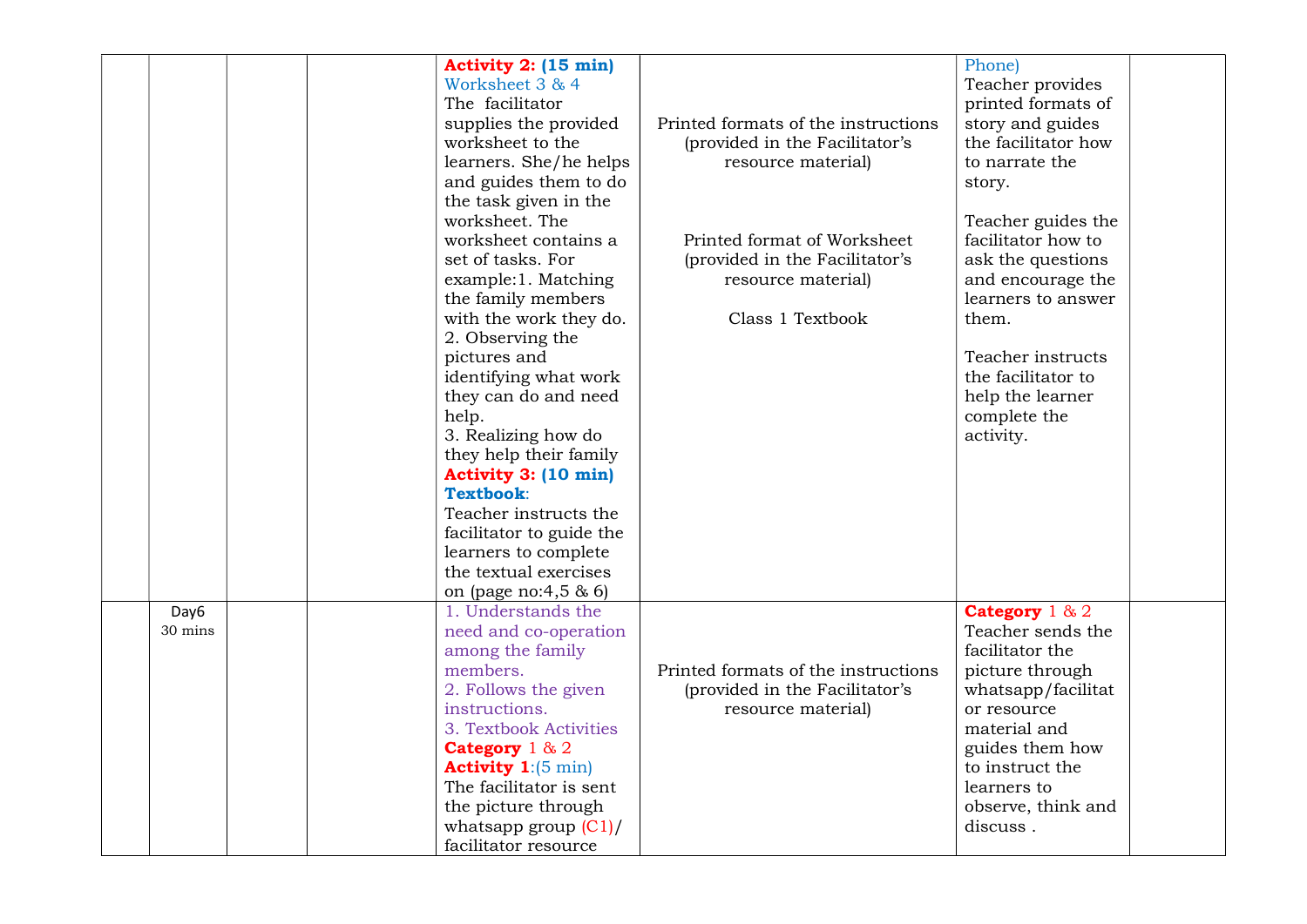|                  |                                                           | material $(C2)$ . She/he<br>instructs the learner<br>to observe the picture<br>carefully, think and<br>discuss.<br><b>Activity 2:(10 min)</b><br>The facilitator is<br>instructed to ask few<br>questions to the<br>learner based on the<br>picture. For example:<br>1. How many members<br>are there in Radha's<br>family?<br>2. Who is working in<br>the field?<br>The facilitator asks<br>these listed questions<br>and allows the<br>learners to answer<br>them in their home<br>Language.<br><b>Activity 3:(15 min)</b><br>Let's Do<br>The facilitator<br>instructs the learner<br>to collect the pictures<br>of their family<br>members and pets<br>they have paste in the<br>notebook and write<br>their names and<br>details. The facilitators<br>need to guide the<br>learners in completing<br>the task. | Class 1 Textbook<br>Page no 1 & 2                      | Teacher guides the<br>facilitator how to<br>ask the questions<br>and encourage the<br>learners to answer<br>them.<br>Teacher instructs<br>the facilitator how<br>to help the learner<br>complete the |  |
|------------------|-----------------------------------------------------------|--------------------------------------------------------------------------------------------------------------------------------------------------------------------------------------------------------------------------------------------------------------------------------------------------------------------------------------------------------------------------------------------------------------------------------------------------------------------------------------------------------------------------------------------------------------------------------------------------------------------------------------------------------------------------------------------------------------------------------------------------------------------------------------------------------------------|--------------------------------------------------------|------------------------------------------------------------------------------------------------------------------------------------------------------------------------------------------------------|--|
|                  |                                                           |                                                                                                                                                                                                                                                                                                                                                                                                                                                                                                                                                                                                                                                                                                                                                                                                                    |                                                        | activity.                                                                                                                                                                                            |  |
| Day 7<br>30 mins | Surroundings<br>Observes and<br>identifies the<br>animals | 1. Listens to the<br>rhyme recite and<br>enjoys.-Old<br>MacDonalds Had a                                                                                                                                                                                                                                                                                                                                                                                                                                                                                                                                                                                                                                                                                                                                           | Refer to the video link<br>https://youtu.be/Wm4R8dO6kU | Category -1 & 2<br>Teacher instructs<br>the facilitators to<br>guide the learners                                                                                                                    |  |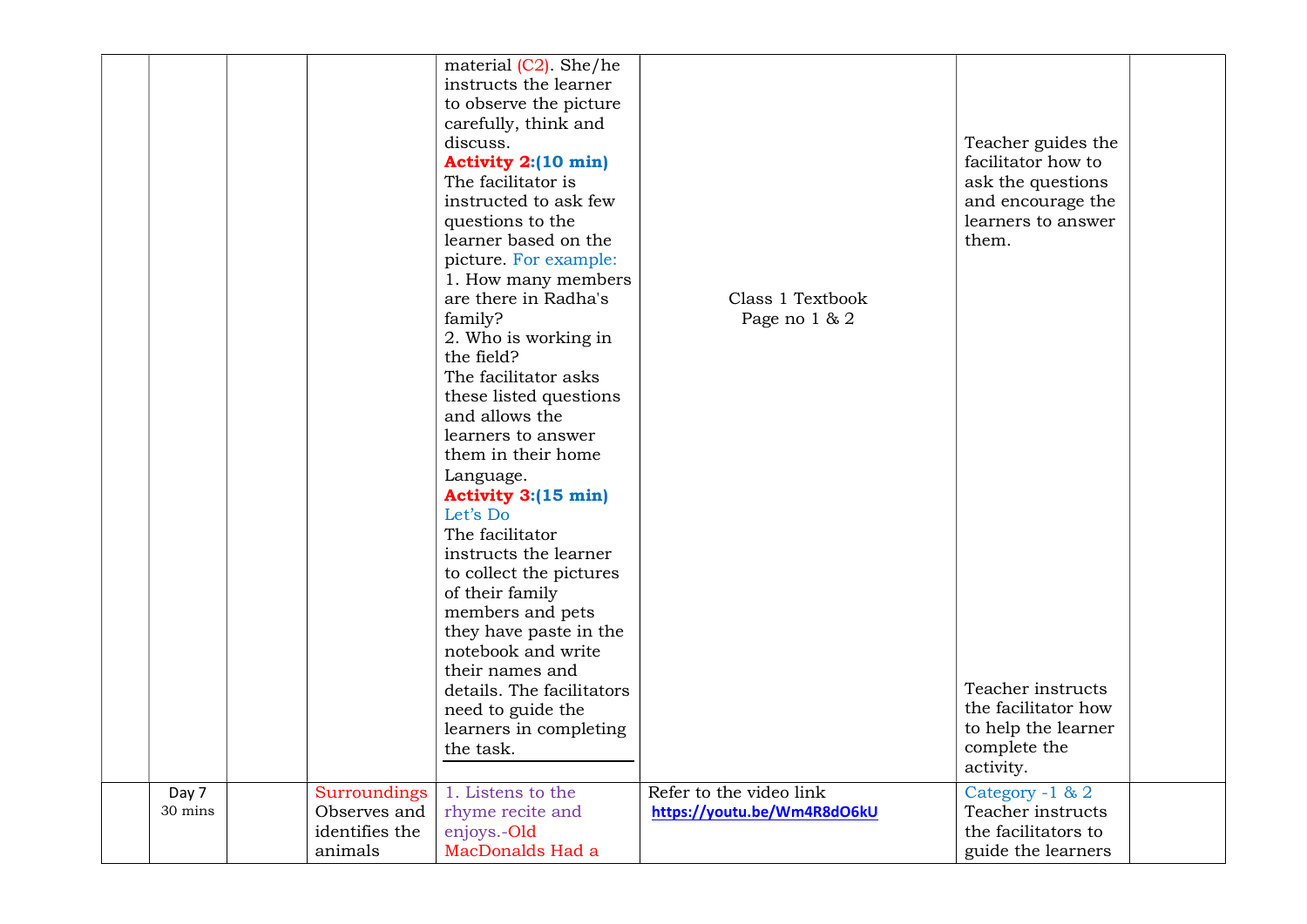|  | around us | Farm                                          |                                     | to recite the      |  |
|--|-----------|-----------------------------------------------|-------------------------------------|--------------------|--|
|  |           | 2. Observes and                               |                                     | rhyme.             |  |
|  |           | identifies the animals                        |                                     |                    |  |
|  |           | around with the                               |                                     |                    |  |
|  |           | sounds.                                       |                                     |                    |  |
|  |           | 3. Follows the given                          |                                     |                    |  |
|  |           | instructions.                                 |                                     |                    |  |
|  |           | 4. Answer the                                 |                                     |                    |  |
|  |           | questions.                                    |                                     |                    |  |
|  |           | 5. Pre- Activity                              |                                     |                    |  |
|  |           | Worksheet 1.                                  |                                     |                    |  |
|  |           | <b>Category 1 (Smart</b>                      |                                     |                    |  |
|  |           | Phones)                                       |                                     |                    |  |
|  |           | <b>Activity 1:</b> (10 min)                   |                                     |                    |  |
|  |           | Let's sing and enjoy<br>The facilitator makes |                                     |                    |  |
|  |           | the learners watch the                        |                                     |                    |  |
|  |           | provided video. The                           |                                     |                    |  |
|  |           | video contains a                              |                                     |                    |  |
|  |           | rhyme. Learners will                          |                                     |                    |  |
|  |           | watch and repeat the                          |                                     |                    |  |
|  |           | rhyme. If required the                        |                                     |                    |  |
|  |           | facilitator will play the                     | Printed formats of the instructions |                    |  |
|  |           | video twice or thrice.                        | (provided in the Facilitator's      |                    |  |
|  |           | Category 2:(Without                           | resource material)                  |                    |  |
|  |           | Cell Phone)                                   |                                     |                    |  |
|  |           | Activity1:(10 min)                            |                                     |                    |  |
|  |           | The facilitator recites                       |                                     |                    |  |
|  |           | the given rhyme                               |                                     |                    |  |
|  |           | twice or thrice and                           |                                     |                    |  |
|  |           | asks the learners to                          |                                     |                    |  |
|  |           | repeat after                                  |                                     |                    |  |
|  |           | him/her. They will                            |                                     |                    |  |
|  |           | follow the instructs                          |                                     |                    |  |
|  |           | of the facilitator. If                        |                                     |                    |  |
|  |           |                                               |                                     |                    |  |
|  |           | required the<br>facilitator will recite       |                                     |                    |  |
|  |           |                                               |                                     |                    |  |
|  |           | for more number of                            |                                     | Teacher guides the |  |
|  |           | times.                                        |                                     | facilitator how to |  |
|  |           | Category 1 &                                  |                                     |                    |  |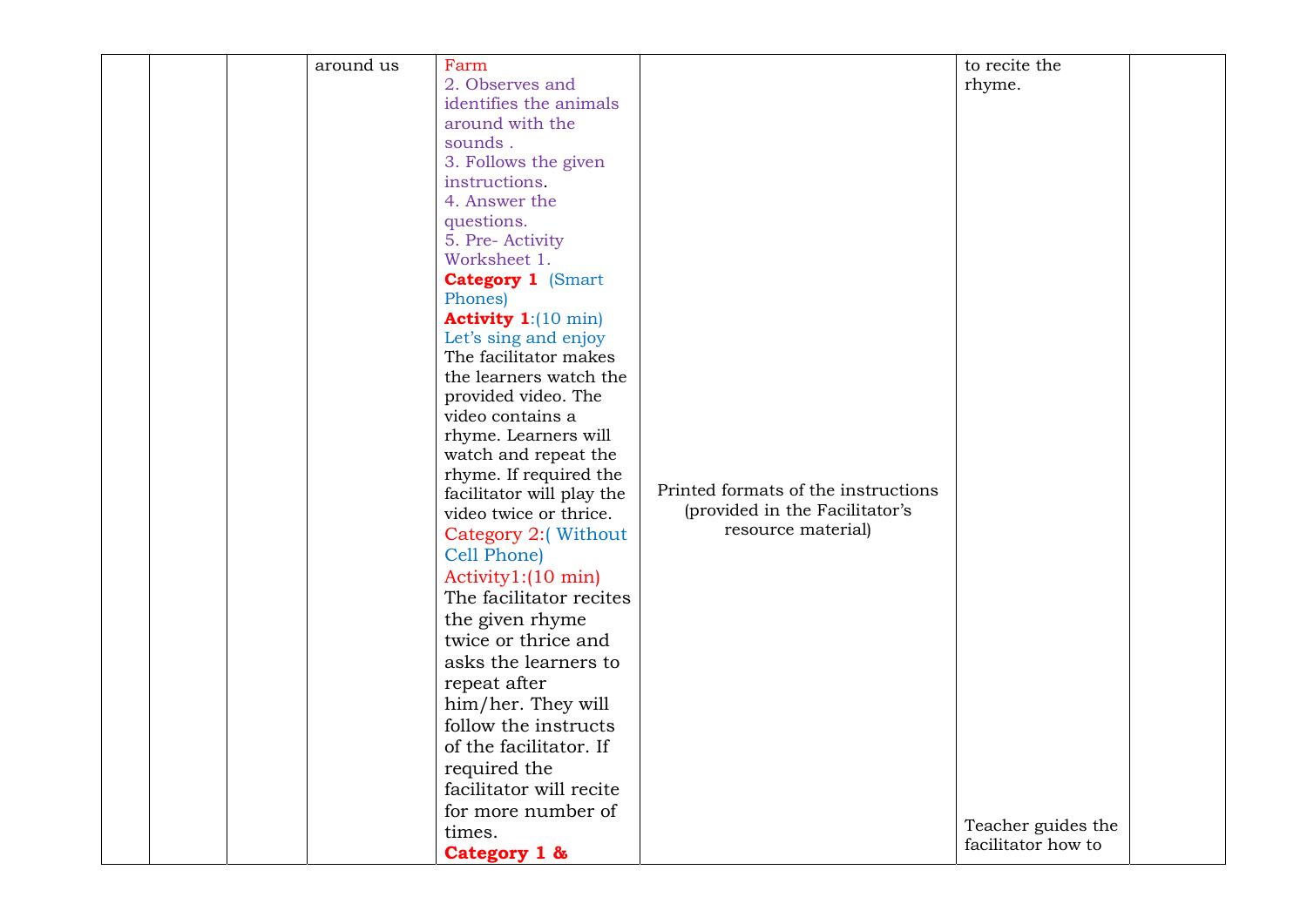|  |  | 2:Activity 2:(5 min)    |                                      | ask the questions   |  |
|--|--|-------------------------|--------------------------------------|---------------------|--|
|  |  |                         |                                      | and encourage the   |  |
|  |  | <b>Let's Speak</b>      |                                      | learners to answer  |  |
|  |  | The facilitator is      |                                      | them.               |  |
|  |  | instructed to ask few   |                                      |                     |  |
|  |  | questions. For          |                                      |                     |  |
|  |  | example:                |                                      |                     |  |
|  |  | 1. Did you ever visited |                                      |                     |  |
|  |  | a Zoo?                  |                                      |                     |  |
|  |  | 2. Have you seen a      |                                      |                     |  |
|  |  | Farm?                   |                                      |                     |  |
|  |  | 3. Do you see any       |                                      |                     |  |
|  |  | Domestic animals        |                                      |                     |  |
|  |  | around?                 |                                      |                     |  |
|  |  | 4. Do you see any Wild  |                                      |                     |  |
|  |  | animals in your area?   |                                      |                     |  |
|  |  | The facilitator asks    |                                      |                     |  |
|  |  | these listed questions  |                                      |                     |  |
|  |  | and allows the          |                                      |                     |  |
|  |  | learners to answer      | Printed format of Pre-Activity sheet |                     |  |
|  |  | them in their home      | (provided in the Facilitator's       | Teacher instructs   |  |
|  |  | Language.               | resource material)                   | the facilitator how |  |
|  |  | Activity 3:(5 min)      |                                      | to help the learner |  |
|  |  | Let's Recall & Learn    |                                      | complete the        |  |
|  |  | The facilitator makes   |                                      | activity.           |  |
|  |  | the learner drill and   |                                      |                     |  |
|  |  | practice the new        |                                      |                     |  |
|  |  | words.                  |                                      |                     |  |
|  |  | Activity 4: (10 min)    |                                      |                     |  |
|  |  | Pre-Activity sheet      |                                      |                     |  |
|  |  | The facilitator         |                                      |                     |  |
|  |  | supplies the            |                                      |                     |  |
|  |  | provided                |                                      |                     |  |
|  |  | Pre - Activity sheet    |                                      |                     |  |
|  |  | to the learners.        |                                      |                     |  |
|  |  | She/he helps and        |                                      |                     |  |
|  |  | guides them to do       |                                      |                     |  |
|  |  | the task given in the   |                                      |                     |  |
|  |  | activity. The activity  |                                      |                     |  |
|  |  | sheet contains a set    |                                      |                     |  |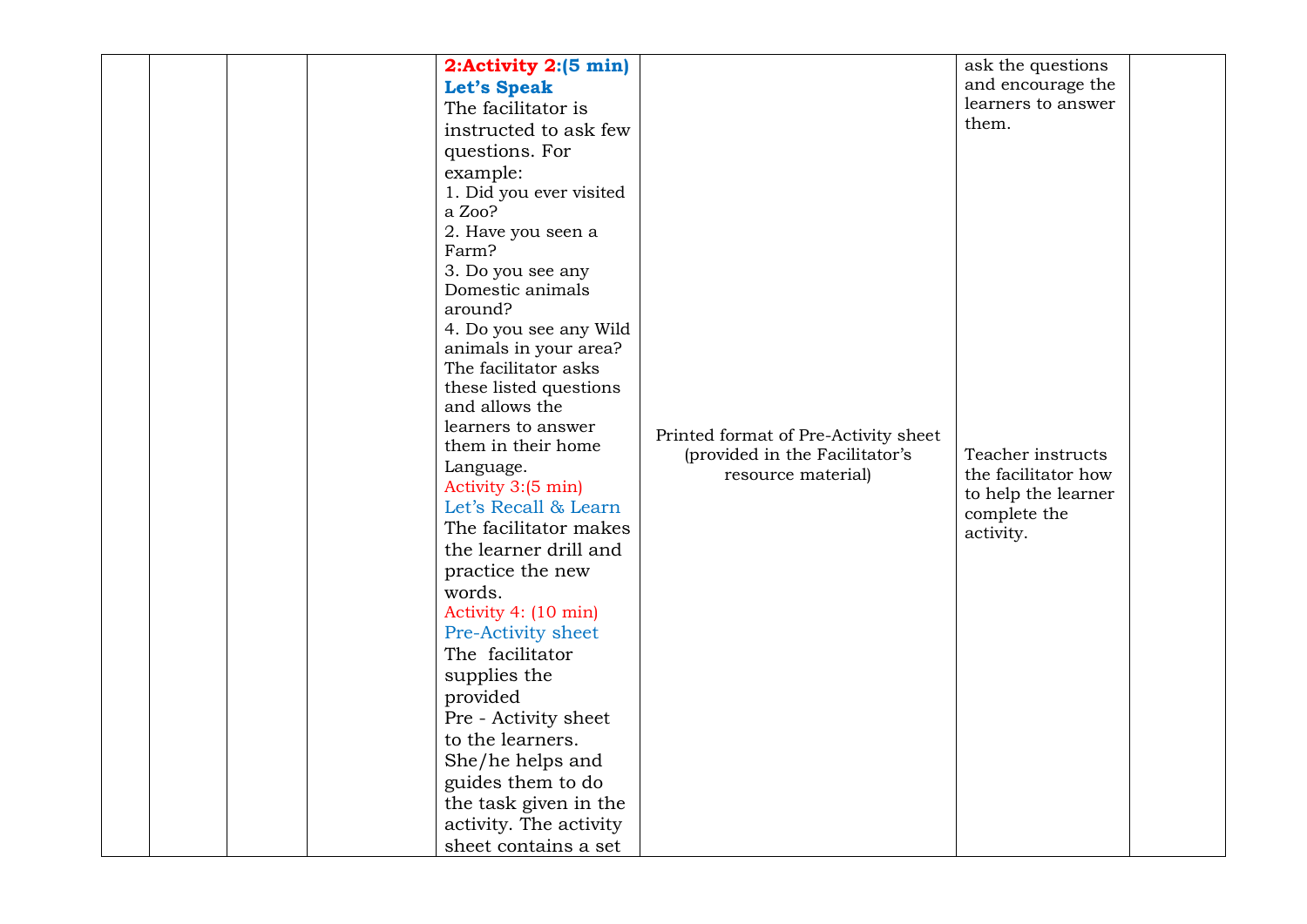|                 |  | of task. For example:<br>1. Match the animals<br>with their sounds by<br>dragging the lines.<br>2. Colour them.<br>Task: Do visit a Farm<br>or a Zoo nearby.                                                                                                                  |                                                                                             |                                                                                                              |  |
|-----------------|--|-------------------------------------------------------------------------------------------------------------------------------------------------------------------------------------------------------------------------------------------------------------------------------|---------------------------------------------------------------------------------------------|--------------------------------------------------------------------------------------------------------------|--|
| Day8<br>30 mins |  | 1. Listens to the<br>rhyme recite and<br>enjoys.- Old<br>MacDonalds Had a<br>Farm<br>2. Observes and<br>identifies the animals<br>around with the<br>sounds.<br>3. Follows the given<br>instructions.<br>4. Worksheet 5 & 6.<br>Category 1 & 2<br><b>Activity 1:</b> (10 min) | Refer to the video link<br>https://youtu.be/Wm4R8dO6kU                                      | Category -1 & 2<br>Teacher instructs<br>the facilitators to<br>guide the learners<br>to recite the<br>rhyme. |  |
|                 |  | Let's Watch and<br>Respond<br>The facilitators are<br>asked to replay the<br>rhyme and instruct<br>the learners to recite<br>the rhyme. $(C1)/$ The<br>facilitators are asked<br>to recite the rhyme $(C2)$<br>and instructed to                                              | Printed formats of the instructions<br>(provided in the Facilitator's<br>resource material) |                                                                                                              |  |
|                 |  | repeat the rhyme twice<br>or thrice.<br><b>Activity 2:</b> (20 min)<br>Worksheet<br>The facilitator<br>supplies the<br>provided worksheet<br>to the learners.<br>She/he helps and                                                                                             | Printed format of Worksheet<br>(provided in the Facilitator's<br>resource material)         | Teacher instructs<br>the facilitator to<br>help the learner<br>complete the<br>worksheet.                    |  |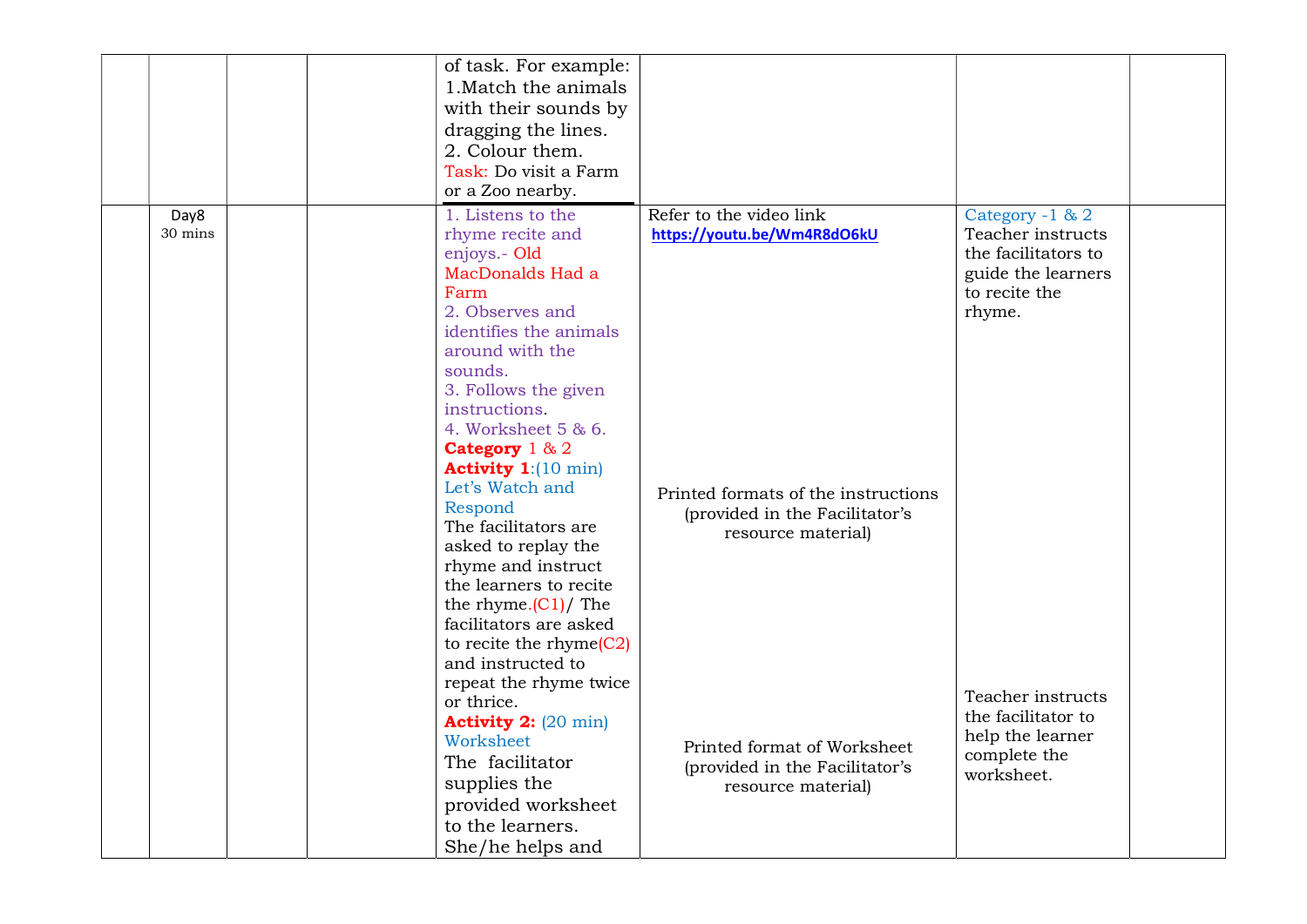| Day 9<br>30 mins | guides them to do<br>the task given in the<br>worksheet. The<br>worksheet contains<br>a set of task. For<br>example:1. Observe<br>the animals and<br>colour them.<br>2. Identify the land<br>& water animals in<br>the bubbles and<br>colour them.<br>3. Matching the wild<br>and domestic<br>animals by dragging<br>the line and<br>colouring them.<br>1. Observes the<br>surrounds and<br>animals around us.<br>2. Follows the given<br>instructions.<br>3. Textbook Activities<br>Category $1 & 2$<br><b>Activity 1:</b> $(5 \text{ min})$<br>The facilitator is sent<br>the picture through<br>whatsapp group $(C1)/$<br>facilitator resource | Printed formats of the instructions<br>(provided in the Facilitator's<br>resource material) | Category $1 & 2$<br>Teacher sends the<br>facilitator the<br>picture through<br>whatsapp/facilitat<br>or resource<br>material and<br>guides them how<br>to instruct the<br>learners to<br>observe, think and<br>discuss |  |
|------------------|---------------------------------------------------------------------------------------------------------------------------------------------------------------------------------------------------------------------------------------------------------------------------------------------------------------------------------------------------------------------------------------------------------------------------------------------------------------------------------------------------------------------------------------------------------------------------------------------------------------------------------------------------|---------------------------------------------------------------------------------------------|------------------------------------------------------------------------------------------------------------------------------------------------------------------------------------------------------------------------|--|
|                  | material $(C2)$ . She/he<br>instructs the learner<br>to observe the picture<br>carefully, think and<br>discuss.<br>Activity 2: (10 min)<br>Let's Do(Task)<br>Facilitator instructs<br>the learners to go<br>around and have look                                                                                                                                                                                                                                                                                                                                                                                                                  |                                                                                             |                                                                                                                                                                                                                        |  |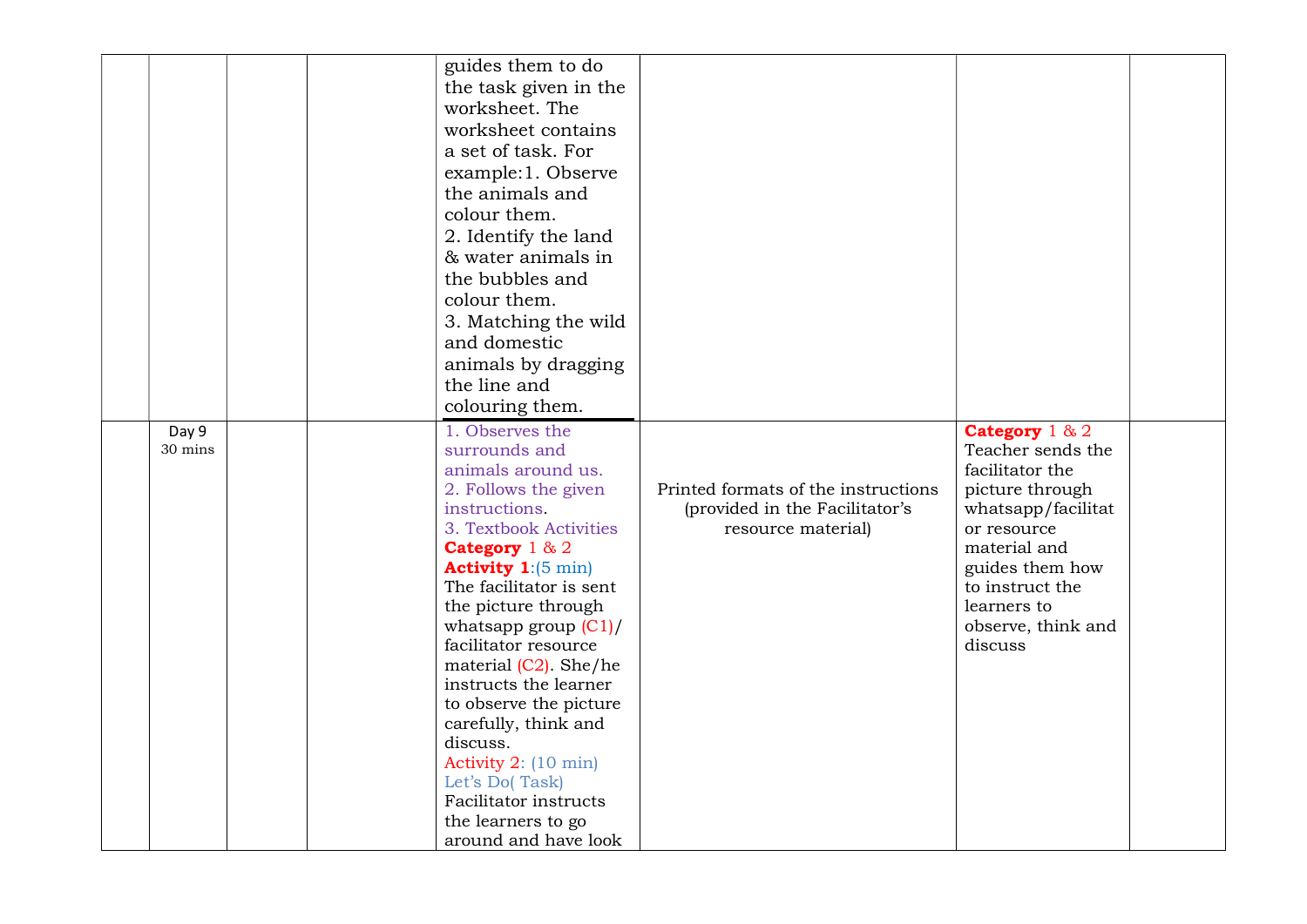|         |                | at the animals that           | Class 1 Textbook                    |                     |  |
|---------|----------------|-------------------------------|-------------------------------------|---------------------|--|
|         |                | he/she finds in               |                                     | Teacher instructs   |  |
|         |                | her/his surroundings          |                                     | the facilitator to  |  |
|         |                | and make a list of it.        |                                     | help the learner    |  |
|         |                | Activity 3: (15 min)          |                                     | complete the        |  |
|         |                | Textbook:                     |                                     | activity.           |  |
|         |                | Teacher instructs the         |                                     |                     |  |
|         |                | facilitator to guide the      |                                     |                     |  |
|         |                | learners to complete          |                                     |                     |  |
|         |                | the textual exercises         |                                     |                     |  |
|         |                | on (page                      |                                     |                     |  |
|         |                | no: 10, 11, 12, 13,           |                                     |                     |  |
| Day 10  | Surroundings   | 1. Listens to the             | Refer to the video link             | Category -1 & 2     |  |
| 30 mins | Observes and   | rhyme recite and              | https://youtu.be/N7flqlLB1eU        | Teacher instructs   |  |
|         | identifies the | enjoys.- Let us Plant a       |                                     | the facilitators to |  |
|         | plants         | Tree.                         |                                     | guide the learners  |  |
|         | around us      | 2. Observes and               |                                     | to recite the       |  |
|         |                | identifies the the            |                                     | rhyme.              |  |
|         |                | needs of plants.              |                                     |                     |  |
|         |                | 3. Follows the given          |                                     |                     |  |
|         |                | instructions.                 |                                     |                     |  |
|         |                | 4. Pre- Activity              |                                     |                     |  |
|         |                | Worksheet 2.                  |                                     |                     |  |
|         |                | <b>Category 1 (Smart</b>      |                                     |                     |  |
|         |                | Phones)                       |                                     |                     |  |
|         |                | Activity $1:(10 \text{ min})$ |                                     |                     |  |
|         |                | Let's sing and enjoy          |                                     |                     |  |
|         |                | The facilitator makes         |                                     |                     |  |
|         |                | the learners watch the        |                                     |                     |  |
|         |                | provided video. The           |                                     |                     |  |
|         |                | video contains a              |                                     |                     |  |
|         |                | rhyme. Learners will          |                                     |                     |  |
|         |                | watch and repeat the          |                                     |                     |  |
|         |                | rhyme. If required the        |                                     |                     |  |
|         |                | facilitator will play the     |                                     |                     |  |
|         |                | video twice or thrice.        | Printed formats of the instructions |                     |  |
|         |                | Category 2:(Without           |                                     |                     |  |
|         |                | Cell Phone)                   | (provided in the Facilitator's      |                     |  |
|         |                | Activity1: (10 min)           | resource material)                  |                     |  |
|         |                | The facilitator recites       |                                     |                     |  |
|         |                | the given rhyme twice         |                                     |                     |  |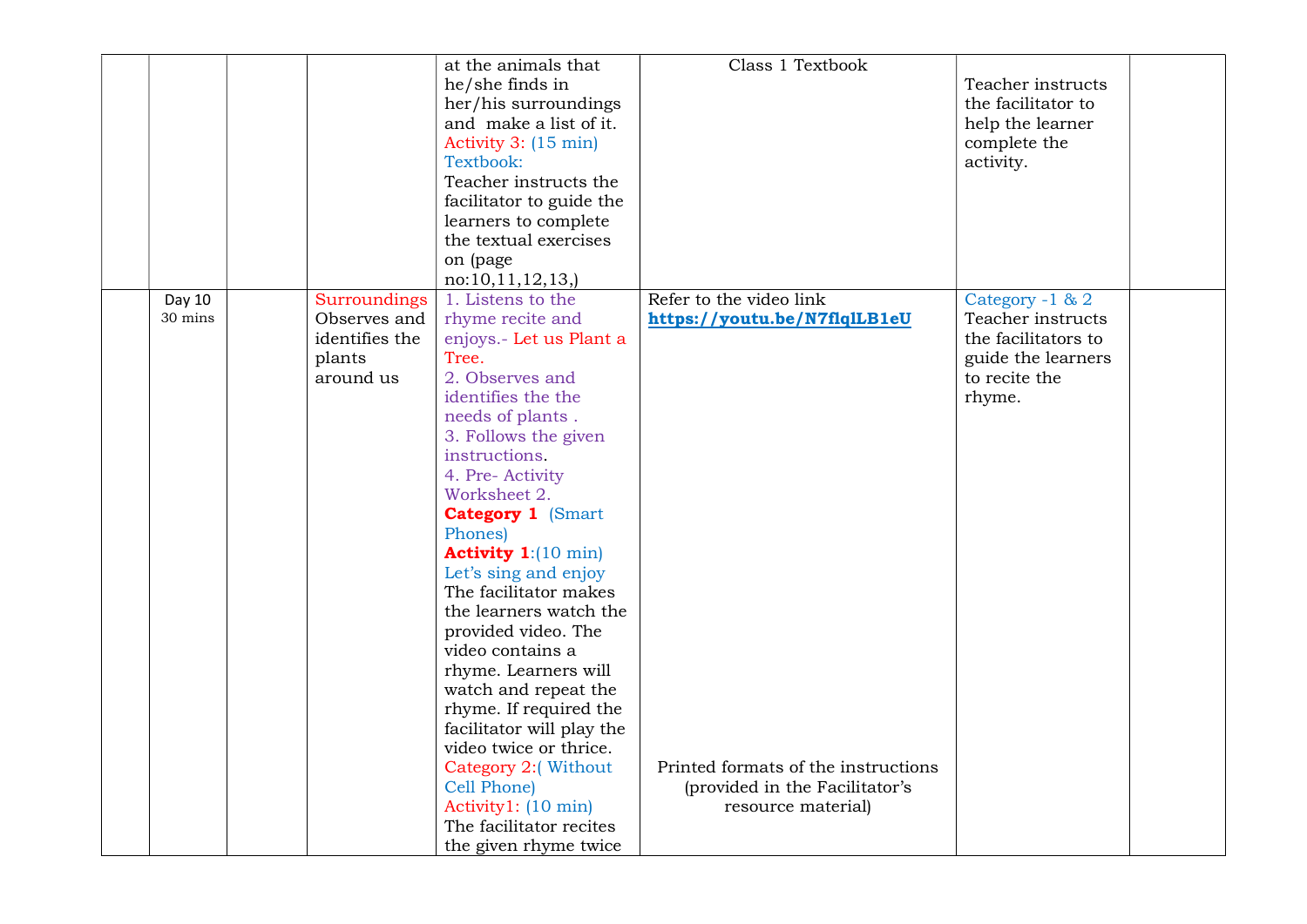|  |        | or thrice and asks the   |                             |  |
|--|--------|--------------------------|-----------------------------|--|
|  |        | learners to repeat after |                             |  |
|  |        | him/her. They will       |                             |  |
|  |        | follow the instructs of  |                             |  |
|  |        | the facilitator. If      |                             |  |
|  |        | required the             |                             |  |
|  |        | facilitator will recites |                             |  |
|  |        | for more number of       | Teacher guides the          |  |
|  | times. |                          | facilitator how to          |  |
|  |        | Category 1 & 2           | ask the questions           |  |
|  |        | Activity 2:(5 min)       | and encourage the           |  |
|  |        | Let's Speak              | learners to answer<br>them. |  |
|  |        | The facilitator is       |                             |  |
|  |        | instructed to ask few    |                             |  |
|  |        | questions. For           |                             |  |
|  |        | example:                 |                             |  |
|  |        | 1. What plants do you    |                             |  |
|  |        | find in your             |                             |  |
|  |        | surrounds?               |                             |  |
|  |        | 2. Do you have plants    |                             |  |
|  |        | in your home?            |                             |  |
|  |        | The facilitator asks     |                             |  |
|  |        | these listed questions   |                             |  |
|  |        | and allows the           |                             |  |
|  |        | learners to answer       |                             |  |
|  |        | them in their home       |                             |  |
|  |        | Language.                |                             |  |
|  |        | Activity 3:(5 min)       |                             |  |
|  |        | Let's Recall & Learn     | Teacher instructs           |  |
|  |        | The facilitator makes    | the facilitator how         |  |
|  |        | the learner drill and    | to drill and                |  |
|  |        | practice the new         | practice the new            |  |
|  | words. |                          | words to the                |  |
|  |        | Activity 4: (10 min)     | learners.                   |  |
|  |        | Pre-Activity             |                             |  |
|  |        | Worksheet                |                             |  |
|  |        | The facilitator          |                             |  |
|  |        | supplies the             |                             |  |
|  |        | provided                 |                             |  |
|  |        |                          |                             |  |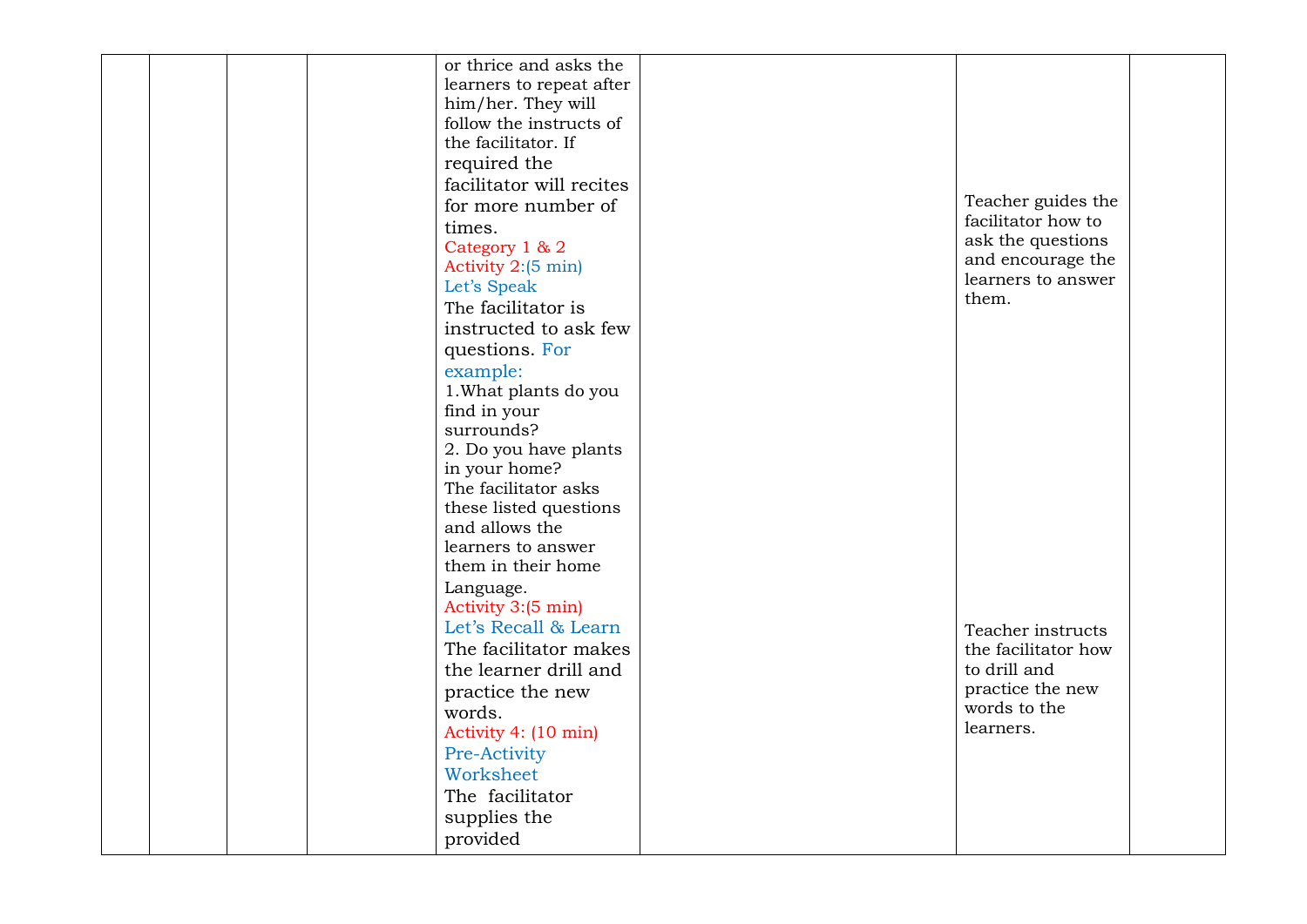| of task. For example:<br>1. what do pants need<br>to grow? Writing the<br>names in the box.<br>2. Drawing lines to<br>connect with the plant<br>and colouring them.<br>Task: Plant a sapling                                                                                                                                                                                                                                                                                                                                                                                                                                | activity.                                                                                                                                                                                                                                                                                                                             |  |
|-----------------------------------------------------------------------------------------------------------------------------------------------------------------------------------------------------------------------------------------------------------------------------------------------------------------------------------------------------------------------------------------------------------------------------------------------------------------------------------------------------------------------------------------------------------------------------------------------------------------------------|---------------------------------------------------------------------------------------------------------------------------------------------------------------------------------------------------------------------------------------------------------------------------------------------------------------------------------------|--|
| 1. Listens to the<br>Observes and<br>Day 11<br>30 mins<br>identifies the<br>rhyme recite and<br>plants<br>enjoys.- Let us Plant a<br>Tree.<br>around us<br>2. Observes and<br>identifies the plants<br>around us.<br>3. Follows the given<br>instructions.<br>4. Worksheet 7 & 8.<br>Category $1 & 2$<br><b>Activity 1:</b> (10 min)<br>The facilitator asks the<br>learners to recite the<br>rhyme by watching<br>and listening to the<br>video $(C1)$ . The<br>facilitator recites the<br>rhyme $(C2)$ If<br>necessary, the<br>facilitator should help<br>the learners and<br>repeat the process.<br>Activity 2: (20 min) | Refer to the video link<br>Category -1 & 2<br>https://youtu.be/N7flqlLB1eU<br>Teacher instructs<br>the facilitators to<br>guide the learners<br>to recite the<br>rhyme.<br>Printed formats of the instructions<br>(provided in the Facilitator's<br>resource material)<br>Teacher instructs<br>the facilitator to<br>help the learner |  |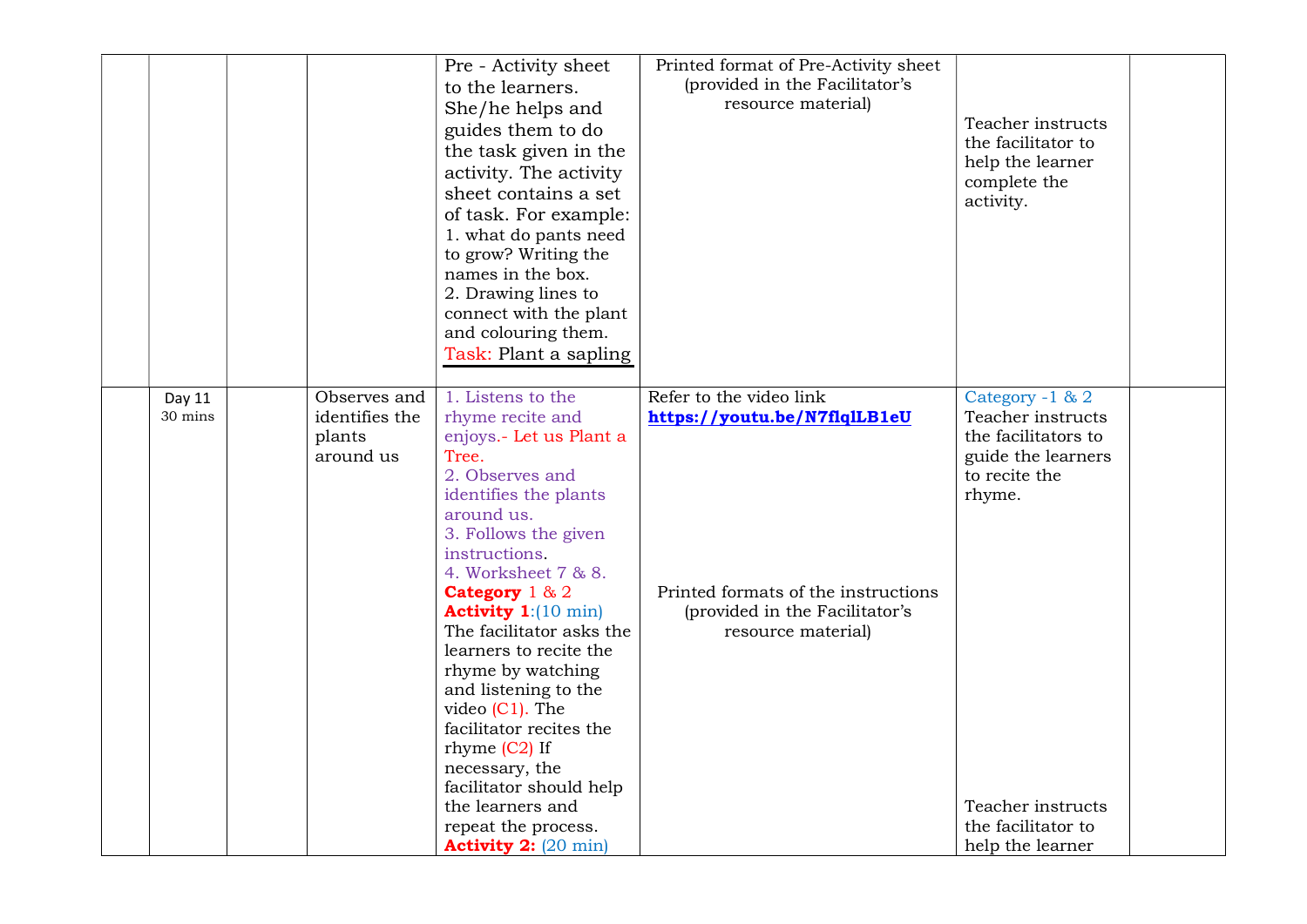|         |  | Worksheet                     | Printed format of Worksheet         | complete the        |
|---------|--|-------------------------------|-------------------------------------|---------------------|
|         |  | The facilitator               | (provided in the Facilitator's      | worksheet.          |
|         |  | supplies the provided         | resource material)                  |                     |
|         |  | worksheet to the              |                                     |                     |
|         |  | learners. She/he helps        |                                     |                     |
|         |  | and guides them to do         |                                     |                     |
|         |  | the task given in the         |                                     |                     |
|         |  | worksheet. The                |                                     |                     |
|         |  | worksheet contains a          |                                     |                     |
|         |  | set of tasks. For             |                                     |                     |
|         |  | example:1. Look at the        |                                     |                     |
|         |  | pictures of plants and        |                                     |                     |
|         |  | their names. Identify         |                                     |                     |
|         |  | the common plants             |                                     |                     |
|         |  | around you.                   |                                     |                     |
|         |  | 2. Match the fruits,          |                                     |                     |
|         |  | leaves etc to the             |                                     |                     |
|         |  | source.                       |                                     |                     |
|         |  | 3. Draw and colour.           |                                     |                     |
|         |  |                               |                                     |                     |
| Day 12  |  | 1. Listens to the             |                                     | Category -1 & 2     |
| 30 mins |  | rhyme recite and              | Refer to the video link             | Teacher instructs   |
|         |  | enjoys- Let us Plant a        | https://youtu.be/N7flqlLB1eU        | the facilitators to |
|         |  | Tree.                         |                                     | guide the learners  |
|         |  | 2. Observes and               |                                     | to recite the       |
|         |  | identifies the plants         |                                     | rhyme.              |
|         |  | around us.                    |                                     |                     |
|         |  | 3. Follows the given          |                                     |                     |
|         |  | instructions.                 |                                     |                     |
|         |  | Category 1 & 2                |                                     |                     |
|         |  | Activity $1:(10 \text{ min})$ |                                     |                     |
|         |  | The facilitator asks the      |                                     |                     |
|         |  | learners to recite the        |                                     |                     |
|         |  | rhyme on their own. If        |                                     |                     |
|         |  | necessary, the                |                                     |                     |
|         |  | facilitator should help       |                                     |                     |
|         |  | the learners and              |                                     |                     |
|         |  | repeat the process.           |                                     | Teacher instructs   |
|         |  | Activity 2: (10 min)          | Printed formats of the instructions | the facilitator to  |
|         |  | Task: The facilitator         | (provided in the Facilitator's      | help the learner    |
|         |  | instructs the learners        | resource material)                  | complete the        |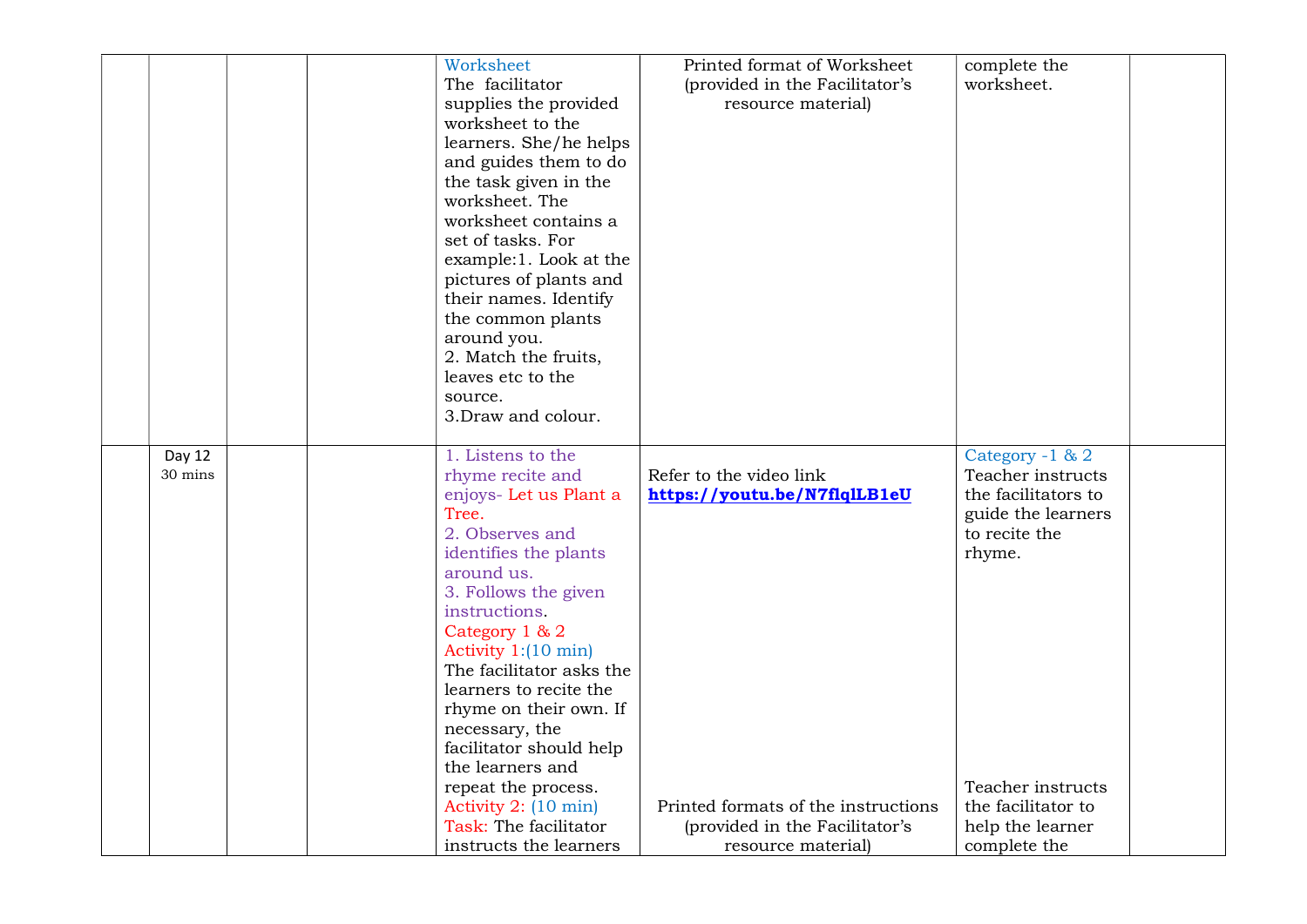|                   |                                                                           | to Collect the leaves<br>and flowers of different<br>types, shapes, size,<br>design etc dry and<br>paste in the notebook<br>try to know their<br>names from your<br>elders and name them.<br>Activity 3: (10 min)<br>Textbook:<br>Teacher instructs the<br>facilitator to guide the<br>learners to complete<br>the textual exercises<br>on (page no:18 & 19))                                                                                                                                                                                                                                |                                                                                             | activity.                                                                                                    |  |
|-------------------|---------------------------------------------------------------------------|----------------------------------------------------------------------------------------------------------------------------------------------------------------------------------------------------------------------------------------------------------------------------------------------------------------------------------------------------------------------------------------------------------------------------------------------------------------------------------------------------------------------------------------------------------------------------------------------|---------------------------------------------------------------------------------------------|--------------------------------------------------------------------------------------------------------------|--|
| Day 13<br>30 mins | <b>Food Habits</b><br>Observes and<br>lists the<br>various food<br>habits | 1. Listens to the<br>rhyme recite and<br>enjoys.-Food So Good<br>2. Observes and lists<br>the food habits its<br>importance.<br>3. Follows the given<br>instructions.<br><b>Category 1 (Smart</b><br>Phones)<br>Activity $1:(10 \text{ min})$<br>Let's sing and enjoy<br>The facilitator makes<br>the learners watch the<br>provided video. The<br>video contains a<br>rhyme. Learners will<br>watch and repeat the<br>rhyme. If required the<br>facilitator will play the<br>video twice or thrice.<br>Category 2:(Without<br>Cell Phone)<br>Activity1: (10 min)<br>The facilitator recites | Printed formats of the instructions<br>(provided in the Facilitator's<br>resource material) | Category -1 & 2<br>Teacher instructs<br>the facilitators to<br>guide the learners<br>to recite the<br>rhyme. |  |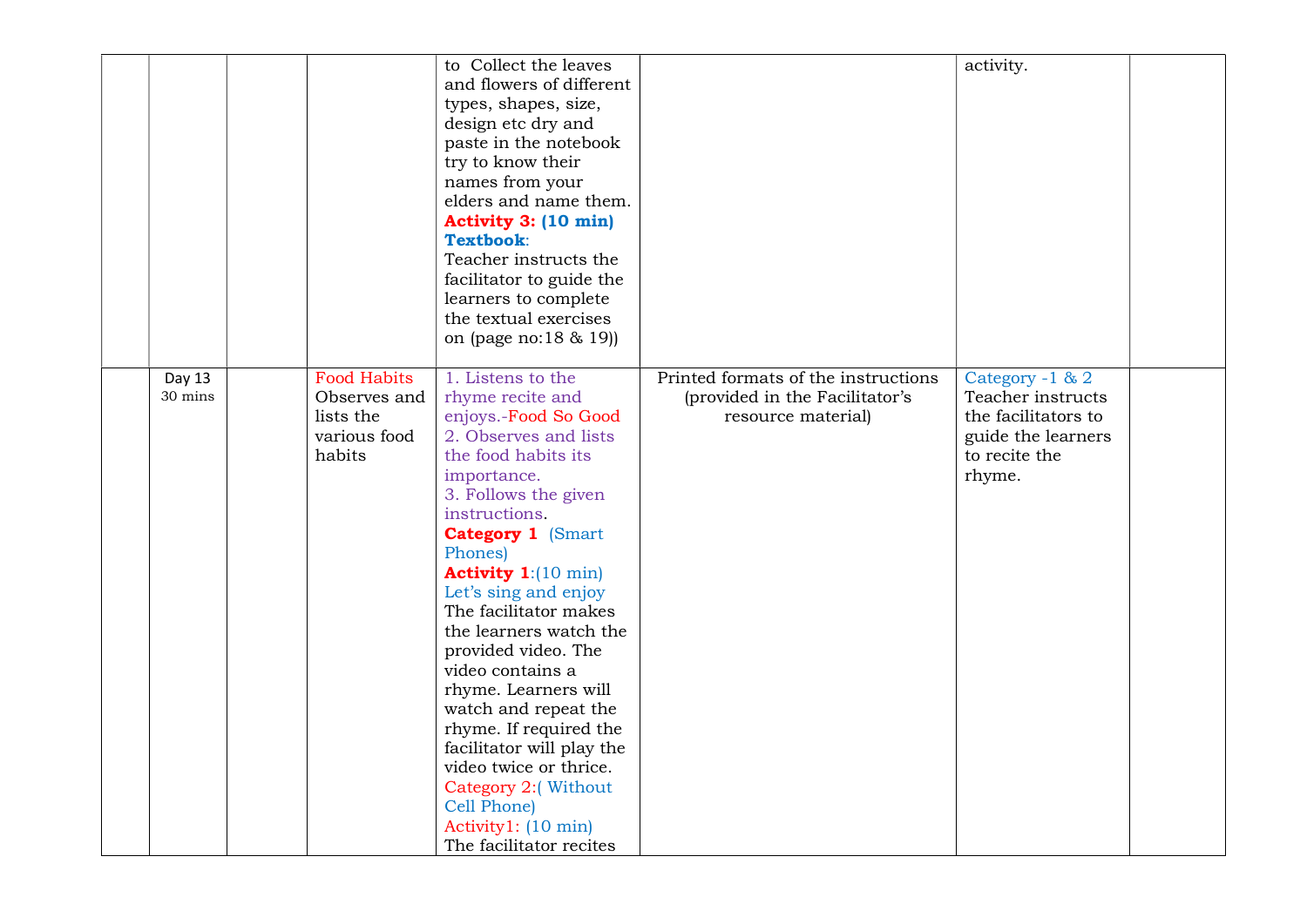|                   | the given rhyme twice<br>or thrice and asks the<br>learners to repeat after<br>him/her. They will<br>follow the instructs of<br>the facilitator. If<br>required the<br>facilitator will recite<br>for more number of<br>times.<br>Category 1 & 2<br>Activity 2:(5 min)<br>Let's Speak<br>The facilitator is<br>instructed to ask few<br>questions. For<br>example:1. What is<br>your favourite food?<br>2. What do you like<br>most fruits or<br>chocolates?<br>Activity 3: (10min)<br>Let's Recall & Learn<br>The facilitator makes<br>the learners drill and<br>practice the new<br>words. |                                                                                             | Teacher guides the<br>facilitator how to<br>ask the questions<br>and encourage the<br>learners to answer<br>them.<br>Teacher instructs<br>the facilitator how<br>to drill and<br>practice the new<br>words to the<br>learners. |  |
|-------------------|----------------------------------------------------------------------------------------------------------------------------------------------------------------------------------------------------------------------------------------------------------------------------------------------------------------------------------------------------------------------------------------------------------------------------------------------------------------------------------------------------------------------------------------------------------------------------------------------|---------------------------------------------------------------------------------------------|--------------------------------------------------------------------------------------------------------------------------------------------------------------------------------------------------------------------------------|--|
| Day 14<br>30 mins | 1. Listens to the<br>rhyme recite and<br>enjoys.-Food So Good<br>2. Observes and lists<br>the food habits its<br>importance.<br>3. Follows the given<br>instructions<br>4. Worksheet 9 & 10<br>Category $1 & 2$<br><b>Activity 1:</b> $(10 \text{ min})$<br>The facilitator asks the                                                                                                                                                                                                                                                                                                         | Printed formats of the instructions<br>(provided in the Facilitator's<br>resource material) | Category -1 & 2<br>Teacher instructs<br>the facilitators to<br>guide the learners<br>to recite the<br>rhyme.                                                                                                                   |  |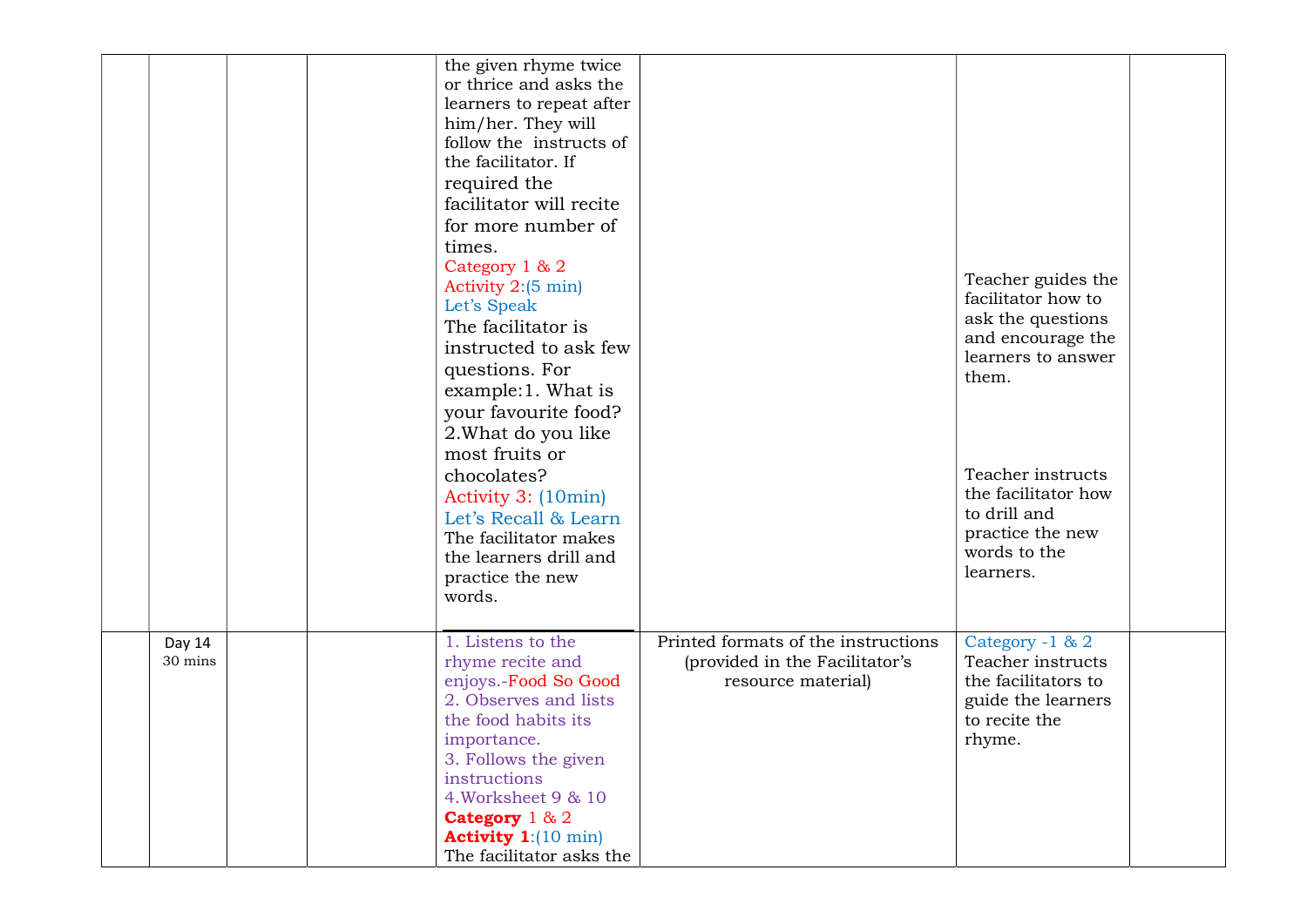|         | learners to recite the                |                                     |                     |  |
|---------|---------------------------------------|-------------------------------------|---------------------|--|
|         | rhyme by watching                     |                                     |                     |  |
|         | and listening to the                  |                                     |                     |  |
|         | video $(C1)$ . The                    |                                     |                     |  |
|         | facilitator recites the               |                                     |                     |  |
|         |                                       |                                     |                     |  |
|         | rhyme $(C2)$ If                       |                                     |                     |  |
|         | necessary, the                        |                                     |                     |  |
|         | facilitator should help               |                                     |                     |  |
|         | the learners and                      |                                     |                     |  |
|         | repeat the process.                   | Printed format of Worksheet         | Teacher instructs   |  |
|         | <b>Activity 2:</b> $(20 \text{ min})$ | (provided in the Facilitator's      | the facilitator to  |  |
|         | Worksheet                             | resource material)                  | help the learner    |  |
|         | The facilitator                       |                                     | complete the        |  |
|         | supplies the provided                 |                                     | worksheet.          |  |
|         | worksheet to the                      |                                     |                     |  |
|         | learners. She/he helps                |                                     |                     |  |
|         | and guides them to do                 |                                     |                     |  |
|         | the task given in the                 |                                     |                     |  |
|         | worksheet. The                        |                                     |                     |  |
|         | worksheet contains a                  |                                     |                     |  |
|         | set of tasks. For                     |                                     |                     |  |
|         | example:1. Looks and                  |                                     |                     |  |
|         | identifies the food                   |                                     |                     |  |
|         | items.                                |                                     |                     |  |
|         | 2. List the food items                |                                     |                     |  |
|         | eaten at different                    |                                     |                     |  |
|         | times.                                |                                     |                     |  |
|         | 3. Activity puzzle of                 |                                     |                     |  |
|         | identifying the food                  |                                     |                     |  |
|         | items.                                |                                     |                     |  |
|         | 4. Draw and colour.                   |                                     |                     |  |
| Day 15  | 1. Fruit Salad.                       | Printed formats of the instructions |                     |  |
| 30 mins | 2. Follows the given                  | (provided in the Facilitator's      | Category 1 & 2:     |  |
|         | instructions                          | resource material)                  | Teacher provides    |  |
|         | 3. Textbook Activities.               |                                     | the printed         |  |
|         | Category 1 & 2                        |                                     | instructions to the |  |
|         | Activity $1:(15 \text{ min})$         |                                     | facilitators and    |  |
|         | Fruit Salad: The                      |                                     | guides them to      |  |
|         | facilitator instructs the             |                                     | help the learners   |  |
|         | learner step by step                  |                                     | in preparing the    |  |
|         | the process of                        |                                     | fruit salad.        |  |